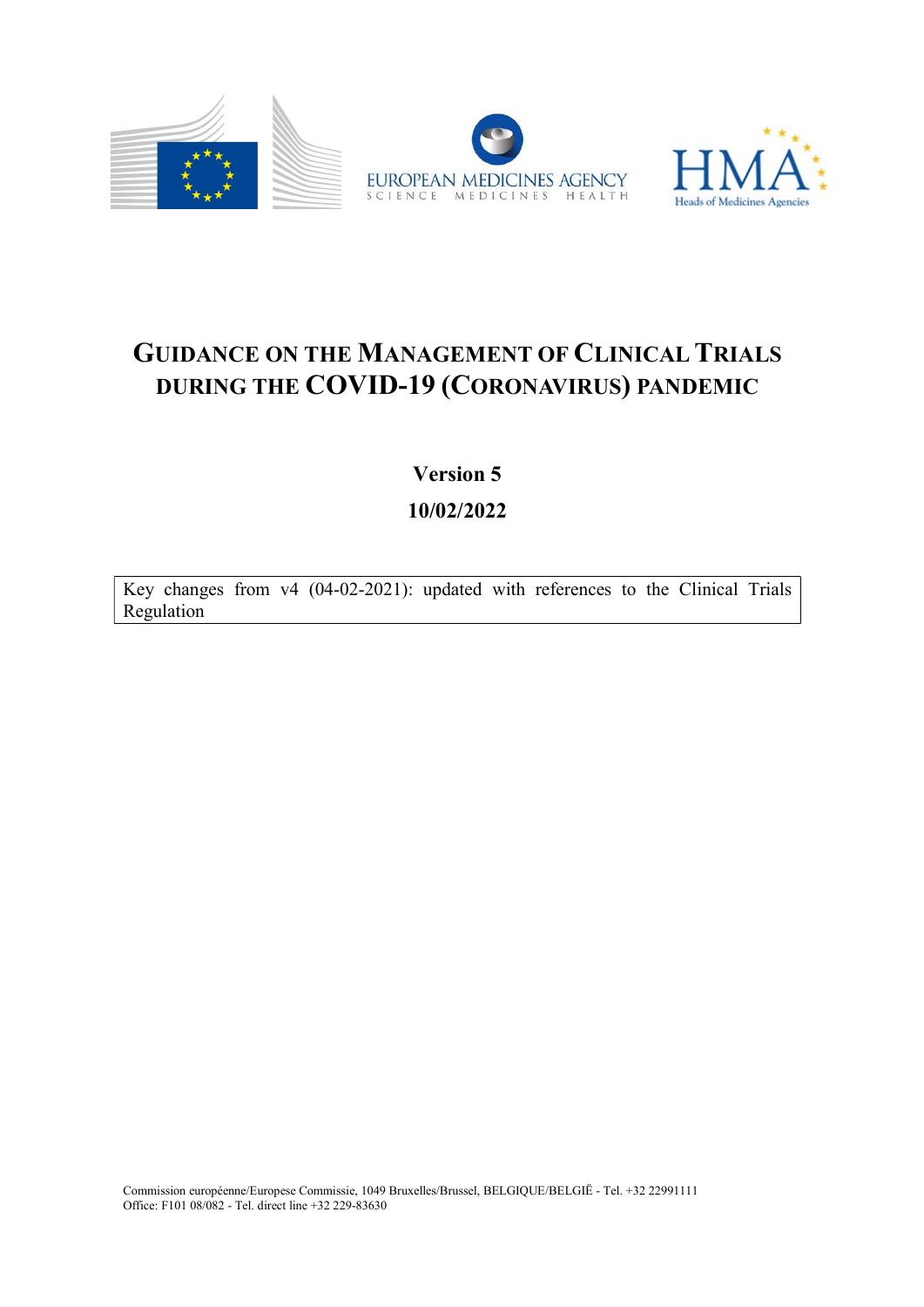# **CONTENTS**

| 1.               |                                                                                                        |
|------------------|--------------------------------------------------------------------------------------------------------|
| 2.               |                                                                                                        |
| 3.               |                                                                                                        |
| $\overline{4}$ . |                                                                                                        |
| 5.               |                                                                                                        |
| 6.               |                                                                                                        |
| 7.               | AGREEMENT WITH AND COMMUNICATION BETWEEN SPONSORS,                                                     |
| 8.               |                                                                                                        |
| 9.               | CHANGES IN THE DISTRIBUTION OF THE INVESTIGATIONAL                                                     |
| 10.              | CHANGES IN THE DISTRIBUTION OF IN VITRO DIAGNOSTIC AND<br>MEDICAL DEVICES ERROR! BOOKMARK NOT DEFINED. |
|                  |                                                                                                        |
|                  |                                                                                                        |
|                  |                                                                                                        |
|                  |                                                                                                        |
|                  |                                                                                                        |
| 16.              | INITIATION OF NEW TRIALS AIMING TO TEST NEW TREATMENTS                                                 |

The European Medicines Agency (EMA), Good Clinical Practice (GCP) Inspectors Working Group (GCP IWG), the Clinical Trials Facilitation and Coordination Group (CTFG, a working group of the Heads of Medicines Agency (HMA), the Clinical Trials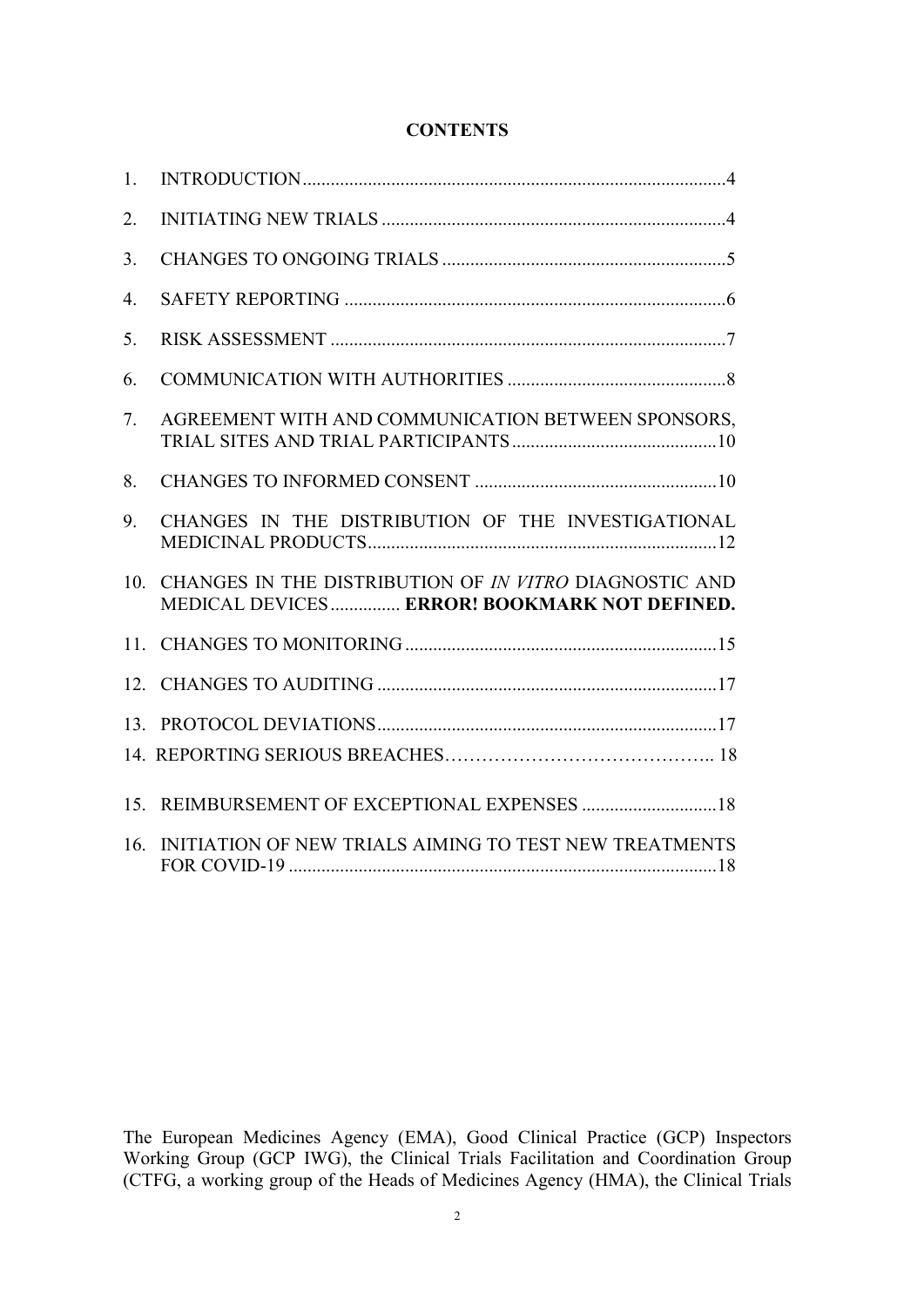Expert Group (CTEG, a working group of the European Commission representing Ethics Committees and National Competent Authorities (NCA)) and the European Commission (EC) acknowledge the impact of COVID-19 on the health system and broader society, and the impact it may have on clinical trials and trial participants<sup>1</sup>. Extraordinary measures may need to be implemented and trials adjusted due, among others, to trial participants being in self-isolation/quarantine, limited access to public places (including hospitals) due to the risk of spreading infection, and health care professionals being committed to critical tasks.

The COVID-19 pandemic has been continuously putting national health care systems under high pressure. In some Member States the capacity of the health-care system has been at its limits since the beginning of the pandemic. Against this background, pragmatic and harmonised actions are required to ensure the necessary flexibility and procedural simplifications needed to maintain the integrity of the trials, to ensure the rights, safety and wellbeing of trial participants and the protection and safety of clinical trial staff during this prolonged global public health crisis. The points mentioned below are intended to provide guidance and clarity for all parties involved in clinical trials during this time. It should be noted that the simplification measures proposed in this document will only last during the current public health crisis until the revocation of this Guidance, when there is a consensus that the period of the COVID-19 outbreak in the EU/EEA, has passed.

Sponsors<sup>2</sup> and investigators should note that due to the rapidly evolving situation further updates to this guidance might be possible and likely. This current version takes into account that as of 31 January 2022, clinical trials can be authorised both under the Clinical Trials Directive (2001/20/EC) and the Clinical Trials Regulation ((EU) No. 536/2014). Regulatory flexibilities in this guidance linked with additional risk adaptations are therefore applicable also for clinical trials that have been authorised under the Clinical Trials Regulation ('CTR').

Member States are encouraged to implement the harmonised guidance to the maximum possible extent to mitigate and slow down the disruption of clinical research in Europe during the public health crisis. At the same time, sponsors and investigators need to take into account that national legislation and derogations cannot be superseded. Member States shall complement this guidance to create additional clarity on specific national legal requirements and derogations to them<sup>3</sup>.

This document sets out to include most of the current guidance across Member States with the aim of serving as a harmonised EU-level set of recommendations. Hence, this guidance was drafted and supported by the CTEG, EMA, the CTFG of the HMA and the GCP IWG coordinated by the EMA.

# 1. INTRODUCTION

Various challenges exist which result in restrictions of visits to healthcare facilities, increased demands on the health service and changes to trial staff availability. Trial

<sup>3</sup>Links to national guidance documents are collected here:

 $\overline{a}$ <sup>1</sup>The word "trial participant" is used in this text as a synonym for the term "subject", defined in Directive 2001/20/EC as "an individual who participates in a clinical trial as a recipient of the investigational medicinal product or a control". <sup>2</sup>Sponsors should be read in this context as "sponsor and/or CRO".

https://www.hma.eu/fileadmin/dateien/Human\_Medicines/01-

About HMA/Working Groups/CTFG/2020\_03\_CTFG\_Link\_to\_National\_guidance\_on\_CT\_managmant during the COVID-19 pandemia.pdf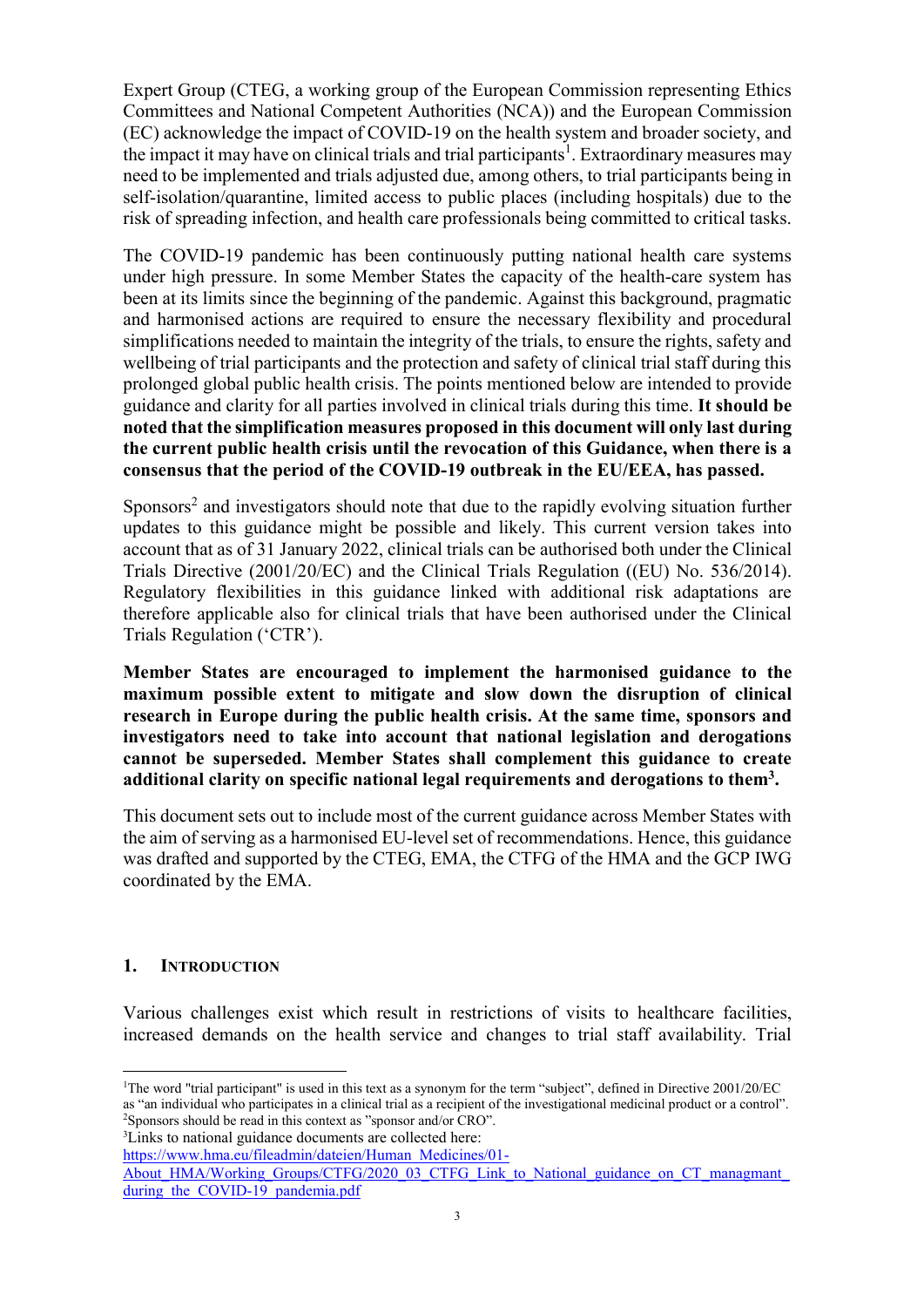participants may also be required to self-isolate, which can make it difficult for investigators to maintain their medical oversight. These challenges could have an impact on the conduct of trials, such as the completion of trial assessments, completion of trial visits and the provision of Investigational Medicinal Products (IMPs).

The impact of COVID-19 on ongoing trials, on opening new trial sites in an existing trial, on ongoing recruitment and continued involvement of participants in a trial, or on starting of new trials needs to be considered. This evaluation should take into account national recommendations and measures including travel restrictions and confinements of trial participants and trial staff and the availability of trial staff to perform visits, enter data in the Case Report Form (CRF), notify serious adverse events and, more generally, follow the protocol. The ability to confirm eligibility and to conduct key safety assessments and trial evaluations is of particular importance.

Actions should be proportionate and based on benefit-risk considerations, on contingency provisions taken nationally and locally by the authorities, with priority given to the impact on the health and safety of the trial participant. Where a trial participant is unable to attend the site, other measures, such as home nursing, if possible given social distancing needs, or contact via phone or telemedicine, may be required to identify adverse events and ensure continuous medical care and oversight. However, the limitations and risks of such methods and the requirements for data protection should be taken into account and such alternative arrangements need to be adequately documented.

The International Committee of Medical Journal Editors has made clear that in the event of public health emergencies, information with immediate public health implications should be disseminated without concern that this will preclude subsequent consideration for publication in a journal<sup>4</sup>.

# 2. INITIATING NEW TRIALS

The feasibility and immediate necessity of starting a new clinical trial should be critically assessed by sponsors, in close collaboration with other relevant parties, in particular the investigators. Additional risks to trial participants should be addressed in the benefit-risk section of the protocol along with risk mitigation measures (see chapter 5).

# 3. CHANGES TO ONGOING TRIALS

Sponsors should consider in their risk assessment whether the following measures could be the most appropriate during COVID-19. Measures should generally be agreed with investigators and could be:

- Conversion of physical visits into phone or video visits, postponement or complete cancellation of visits to ensure that only strictly necessary visits are performed at sites;
- A temporary halt of the trial at some or all trial sites;

 $\overline{a}$ <sup>4</sup> http://www.icmje.org/recommendations/browse/publishing-and-editorial-issues/overlapping-publications.html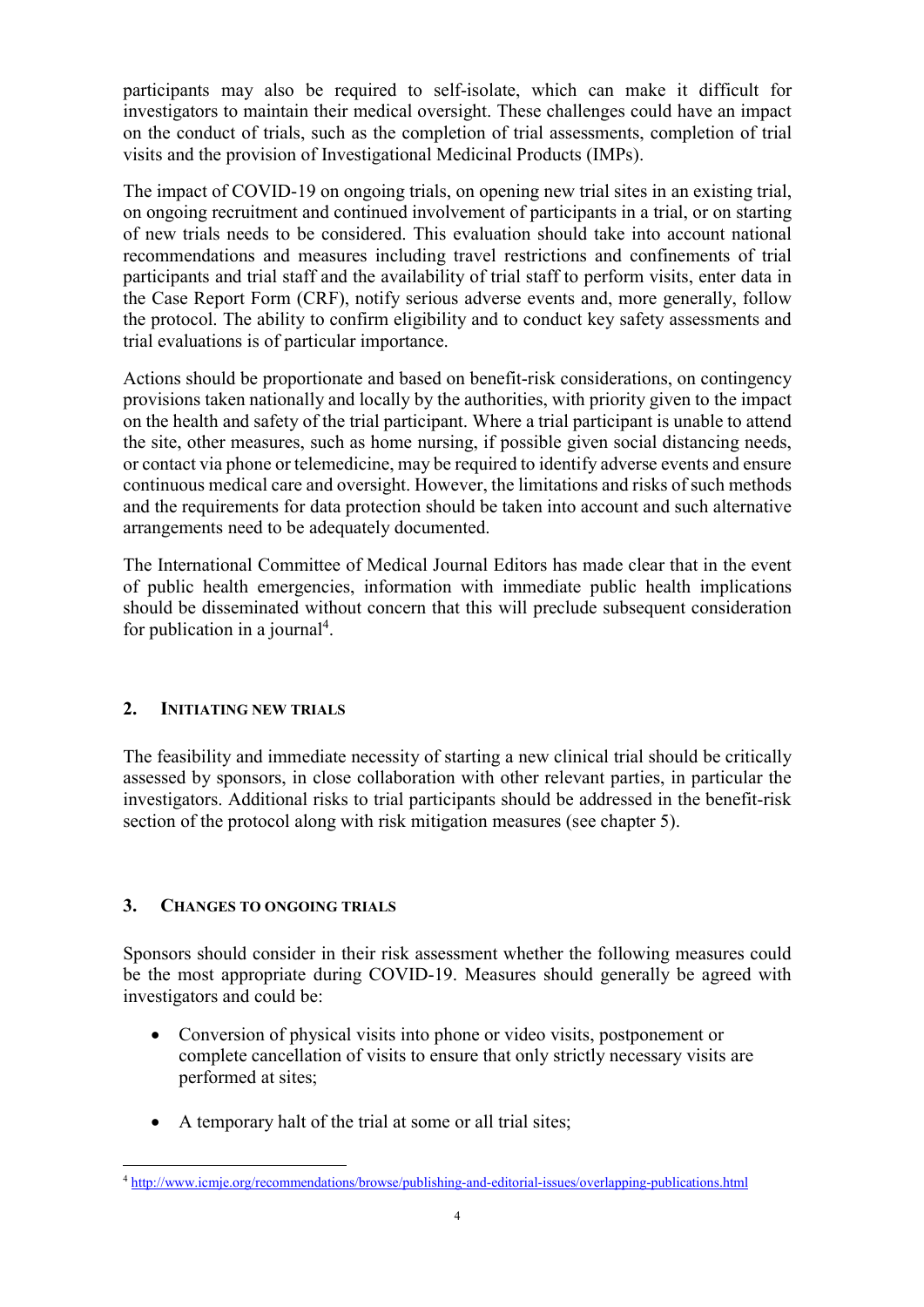- $\bullet$  Interruption or slowing down of recruitment of new trial participants the feasibility of including new trial participants in an ongoing trial needs to be critically assessed;
- Extension of the duration of the trial:
- Postponement of trials or of activation of sites that have not yet been initiated;
- Closing of sites. In case it is not feasible for a site to continue participation at all, the sponsor should consider if the trial site should be closed and how this can be done without compromising the rights, safety and well-being of trial participants and data validity;
- If unavoidable (it should be justified that this is a truly exceptional situation based on the personal benefit-risk ratio for the individual trial participant), transfer of trial participants to investigational sites away from risk zones, or closer to their home, to sites already participating in the trial, or new ones, could occur. Initiation of new trial sites is generally not expected in the current situation unless no other solution exists for the trial participant. If there is an urgent need to open a new trial site for critical trial visits, for example outside the hospital, this may be implemented as an urgent safety measure (USM) first, followed later by a substantial amendment (SA) application (see below in chapter 6) for the approval and initiation of this additional site. In such cases, it is important that trial participants as well as investigators (both receiving and sending) are in agreement about the transfer, that the receiving site has the possibility to access previously collected information/collected data (including necessary medical records) for the trial participant and that any eCRF can be adjusted accordingly to allow the receiving site to enter new data. The impact on trial participants should be considered and arrangements made such as providing adequate transportation;
- There may be a need for critical laboratory tests, imaging or other diagnostic tests to be performed, (e.g. blood cell count, liver function test, X-ray, CT, MRI, ultrasonography, ECG etc.), e.g. for trial participant safety or the integrity of the trial. In case the trial participant cannot reach the site to have these performed, it is acceptable that laboratory, imaging or other diagnostic tests are done at a local laboratory or relevant clinical facility authorised/certified (as legally required nationally) to perform such tests routinely, if this can be done within local restrictions on social distancing. The sites should inform the sponsor about such cases. Local analysis can be used for safety decisions. If this is a trial endpoint and biological samples cannot be shipped to the central laboratory, analysis should be performed locally and then explained with detailed justification, assessed and reported in the clinical study report following ICH E3. In these cases, it is important that the sponsor is given access to the normal ranges and certification information of any additional laboratory used in order to support the use and evaluation of results.

The changes above may also be initiated by the investigator sites contacting the sponsor. There might also be cases where the current principal investigator (PI) of a site is indisposed for a period and may need to delegate parts of his/her duties temporarily to e.g.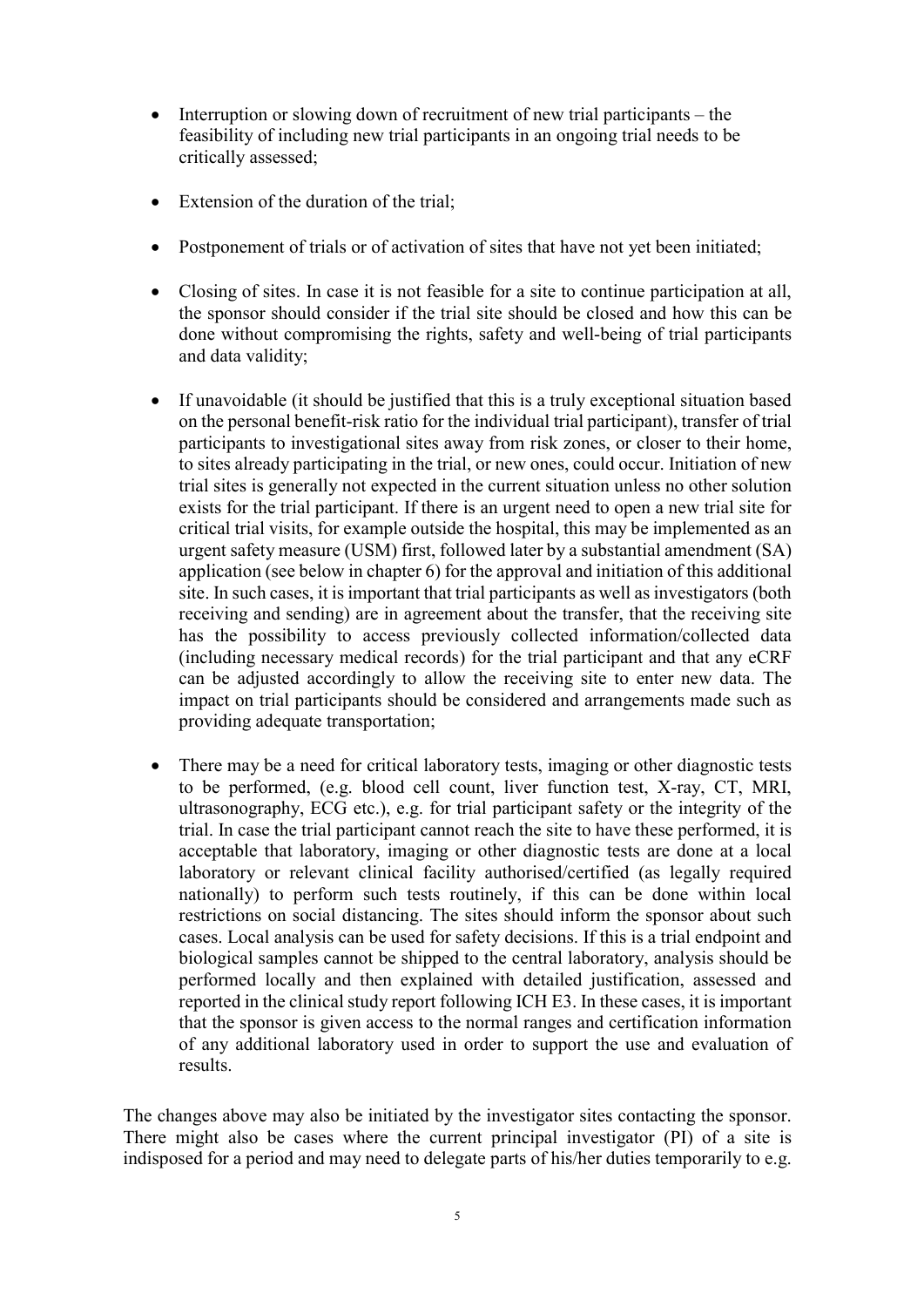a sub-investigator. Any permanent changes in PI should be submitted to the NCA and/or Ethics Committees (in line with chapter 6).

When changes in ongoing trials are considered, the overall well-being and best interests of the trial participants have to be prioritised, for example in trials for patients with lifethreatening or severely debilitating conditions, when trial participants need to stay on trial treatment. When a trial is halted, even if temporarily only, this can potentially compromise the overall well-being and best interest of trial participants. All measures need to be considered and taken to avoid this.

Changes should be well balanced and proportionate, taking into account in particular the legitimate interest of trial sites in avoiding further burden in terms of time and staffing during the COVID-19 pandemic. Alternative arrangements, consistent with the protocol to the extent possible, should be fully documented with a well-reasoned rationale as to how they will ensure trial participant safety, data integrity and protection of personal data.

Please note that prospective protocol waivers remain unacceptable and that potential trial participants should not be included in trials without proper eligibility assessment, including performance of planned tests, and written informed consent according to national laws and regulations.

Compliance with the trial protocol should be ensured to such an extent that an ongoing benefit-risk assessment for the clinical trial and its participants is still possible. The impact of protocol changes on clinical data interpretability needs to be properly assessed by the sponsor and the overall evidence generation package could be subsequently discussed within scientific advice with regulatory authorities. A relevant guidance on the implications of Coronavirus disease (COVID-19) on methodological aspects of ongoing clinical trials by the CHMP Biostatistics Working Party was published on 25 March 2020<sup>5</sup>.

# 4. SAFETY REPORTING

 $\overline{a}$ 

Sponsors are expected to continue safety reporting in adherence to EU and national legal frameworks (Directive  $2001/20$ / $EC^6$ ; CT-3<sup>7</sup> and Regulation (EU) No. 536/2014). When per protocol physical visits are reduced or postponed, it is important that the investigators continue collecting adverse events from the trial participant through alternative means, e.g. by phone calls or telemedicine visits, as appropriate.

Sponsors can consider to introduce risk adaptations in the protocol of clinical trials regarding safety reporting by investigators to the sponsor in accordance with Article 41.1 and 2 of the Clinical Trials Regulation as well as with Article 16.1 of Directive 2001/20/EC and Article 4 of the CT-3. Recommendations for procedural aspects are in Chapter 4.2 of the guidance for Risk proportionate approaches in clinical trials $8$ .

<sup>&</sup>lt;sup>5</sup> https://www.ema.europa.eu/en/implications-coronavirus-disease-covid-19-methodological-aspects-ongoing-clinicaltrials

<sup>&</sup>lt;sup>6</sup> Directive 2001/20/EC (OJ L 121, 1.5.2001) https://ec.europa.eu/health/documents/eudralex/vol-10\_en

<sup>&</sup>lt;sup>7</sup> Communication from the Commission ('CT-3'; 2011/C 172/01) https://ec.europa.eu/health/documents/eudralex/vol-10\_en

<sup>&</sup>lt;sup>8</sup> https://ec.europa.eu/health/system/files/2017-08/2017\_04\_25\_risk\_proportionate\_approaches\_in\_ct\_0.pdf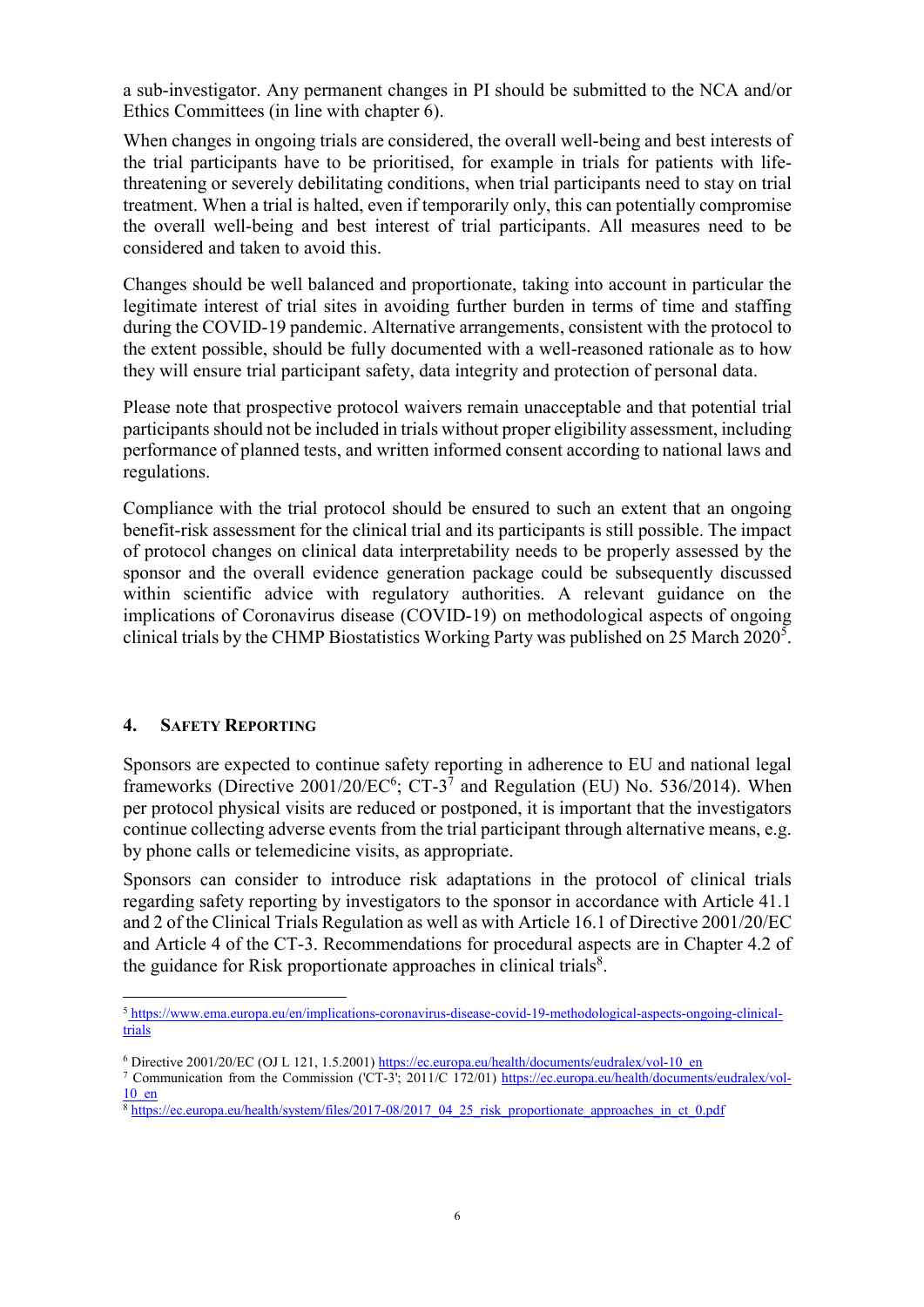Participants' and patients' safety oversight will be reinforced by the Implementing Regulation 2022/20 setting up the rules and procedures for the cooperation of the Member States in the safety assessment of clinical trials<sup>9</sup>.

## 5. RISK ASSESSMENT

The safety of the trial participants is of primary importance, and risks of involvement in the trial, in particular with added challenges due to COVID-19, should be weighed against anticipated benefit for the trial participants and society (ref: principle 2.2 of ICH GCP).

All decisions to adjust clinical trial conduct should be based on a risk assessment by the sponsor (ICH GCP section 5.0). It is expected that the sponsor performs a risk assessment of each individual ongoing trial and the investigator of each individual trial participant and implement measures, which prioritise trial participant safety and data validity. In case these two conflict, trial participant safety always prevails.

These risk assessments should be based on relevant parties' input and should be documented on an ongoing basis. It is important that sponsors in their risk assessment consider prioritisation of critical tasks in the clinical trial and how these are best maintained.

The sponsor should reassess risks as the situation develops. This reassessment should also be documented as part of the sponsor's trial master file.

It is possible that, with the escalation of the pandemic, local circumstances lead to a local change in risk assessment, therefore the need to implement additional measures may arise, and an investigator-driven risk assessment might be necessary. This assessment should be documented in the investigator's site master file and communicated to the sponsor.

The potential impact of COVID-19 on trial participants who may be determined as being part of a-risk group for COVID-19 or who are in trials involving treatments, which may increase such risks, should be carefully considered when deciding to start or continue such clinical trials.

# 6. COMMUNICATION WITH AUTHORITIES

Priority is given to any (new) clinical trial application for the treatment or prevention of COVID-19 infection, and/or substantial amendment ['substantial modification'<sup>10</sup> as referred to in Regulation (EU) No. 536/2014] applications to existing clinical trials necessary as a result of COVID-19.

For ongoing trials, the guidance given by  $EC$   $CT-1<sup>11</sup>$  on substantial amendments and the provisions in Regulation (EU) No. 536/2014 remain applicable. A single submission by the same sponsor with the list of concerned trials and an aggregated list of changes is

 9 https://eur-lex.europa.eu/legal-content/EN/TXT/?uri=uriserv:OJ.L\_.2022.005.01.0014.01.ENG

<sup>10</sup>Article 2(13) of Clinical Trials Regulation (EU)536/2014

<sup>&</sup>lt;sup>11</sup>Communication from the Commission - ('CT-1') (2010/C 82/01) https://eur-lex.europa.eu/legalcontent/EN/TXT/?uri=CELEX:52010XC0330(01)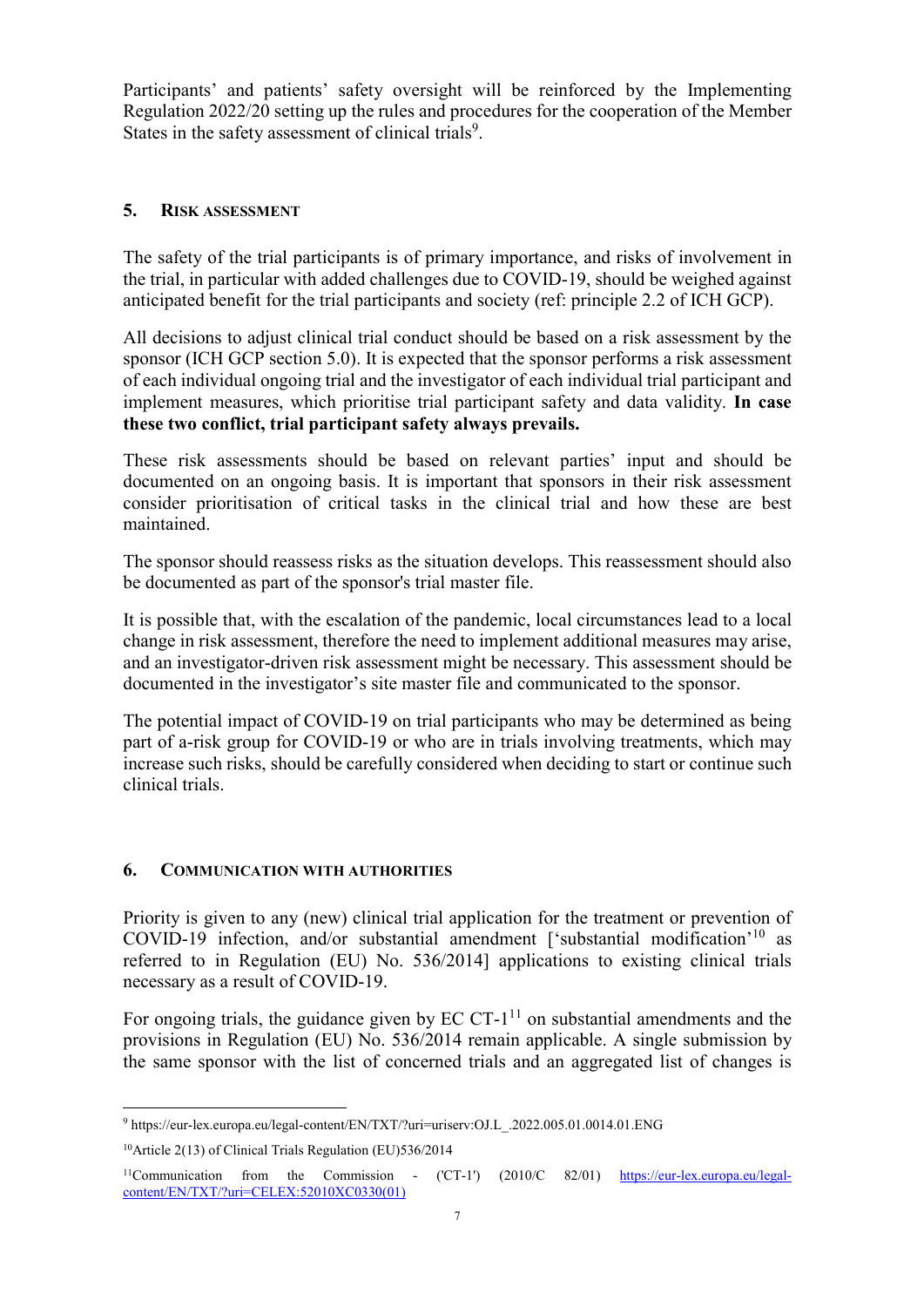acceptable and encouraged in case of substantial amendments as well as of urgent safety measures.

Two important aspects need to be taken into account:

- 1) It is up to the sponsor to assess whether an amendment is to be regarded as 'substantial'. A change is substantial when it has a potential impact on the safety or physical or mental integrity of the clinical trial participant, or on the scientific value of the trial (CT-1 section 3.3, CT-2 section  $5^{12}$ ) or when it is likely to have a substantial impact on the safety or rights of the subject or on the reliability and the robustness of the data generated in the clinical trial (Article 2.2.13 of the Regulation (EU) No. 536/2014). Substantial amendments relate to amendments of documents/information that are part of the clinical trial application dossier.
- 2) Submission of information is only obligatory if the amendment is a substantial amendment. Directive 2001/20/EC or the Regulation (EU) No. 536/2014 does not require notification, or immediate submission of information on non-substantial amendments. In other words, the only communication mechanism of substantial changes to information in the protocol or clinical trial dossier is through the submission of a substantial amendment [modification]. Non-substantial amendments, or changes that do not relate to information submitted in the clinical trial application dossier should be recorded in the documentation when it is subsequently submitted, for example in the subsequent submission of a substantial amendment (CT-1 section 3.1).

In case the risk assessment leads to actions that affect the trial as described below in a), b), and c), the relevant NCA and/or Ethics Committees must be informed in accordance with Directive 2001/20/EC and national laws or a notification needs to be submitted through CTIS to the Member States concerned in accordance with the Regulation (EU) No. 536/2014:

a) It is possible that urgent actions are required by the sponsor and investigator to protect the trial participants against immediate hazard. These urgent safety measures do not need prior notification. Due to specific local or national circumstances related to the COVID-19 Pandemic, submission to the relevant authorities could take longer than usual, but the information needs to be provided to the NCA and the Ethics Committee as soon as possible (CT-1, Art 3.9). The sponsor needs to document the justification for this delay in the trial master file. In communication with authorities, the sponsor is expected to provide adequate information on the cause, measures taken and the plan for further actions.

b) If changes, which are substantial amendments, do not require immediate action from the sponsor or investigator, these should be submitted as substantial amendment applications. Sponsors are encouraged to take into account the limited capacity of regulatory authority assessors and Ethics Committees, and submit only high quality, complete applications containing only the necessary changes. Overreporting should be avoided (Art. 11b of Directive 2001/20/EC; CT-1 article 3.9).

c) Certain procedural or other changes might become necessary to address global or local consequences of the pandemic (e.g. related to social distancing or to avoid unnecessary strain on health care professionals). If these changes are justifiable,

 $\overline{a}$ <sup>12</sup>Detailed guidance from the Commission ('CT-2') (2006) https://ec.europa.eu/health/system/files/2020- 02/12 ec guideline 20060216 en 0.pdf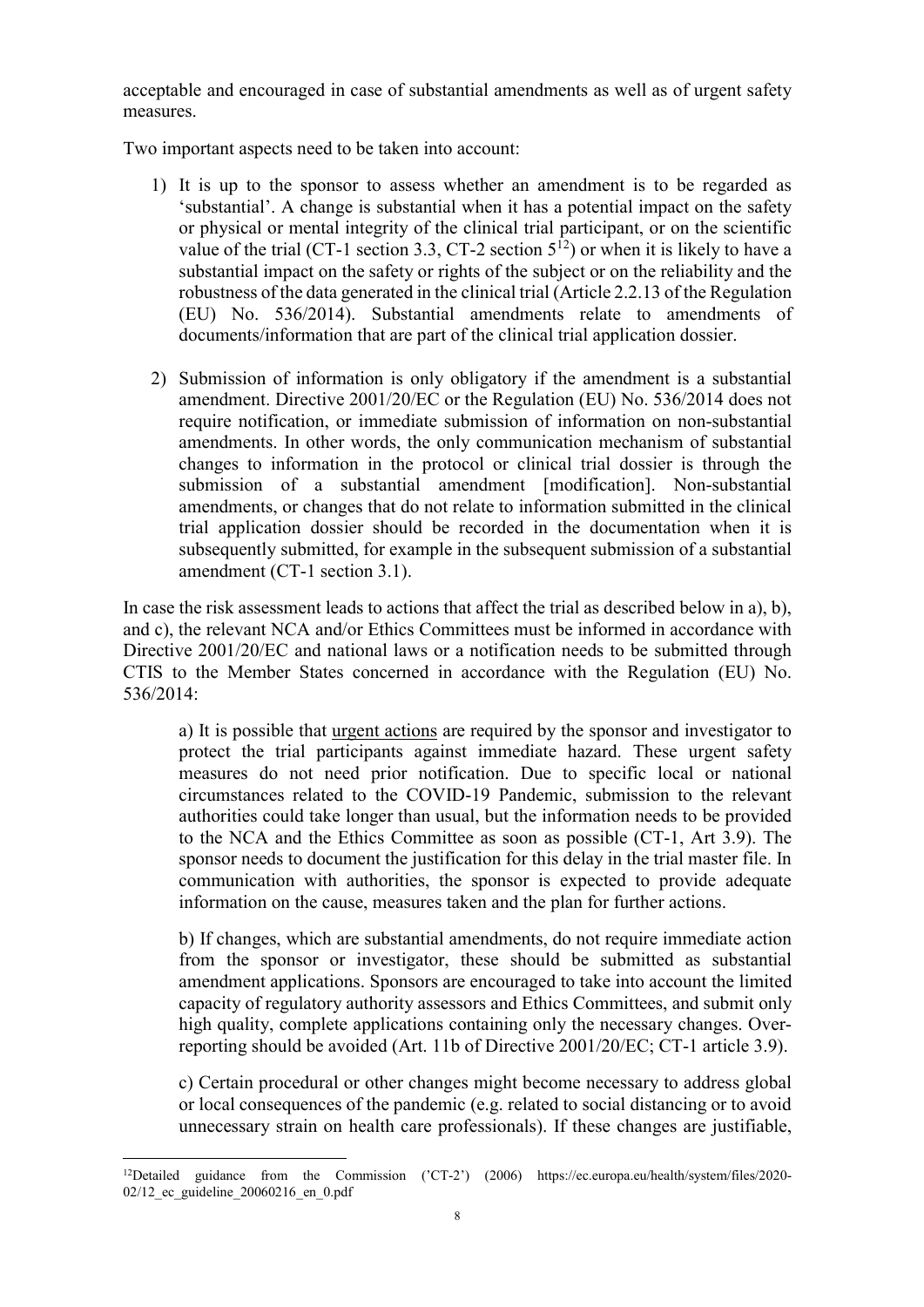COVID-19 related changes, not related to trial participants' safety and do not have a serious effect on the benefit-risk balance for the trial participants and the scientific value of the trial, they can be notified as soon as possible taking into account national and local circumstances. In these cases, sponsors are expected to submit to the relevant NCA and Ethics Committee the list of all changes with appropriate risk assessment and justification as well as follow-up actions when necessary. Cumulative changes must not have a negative impact on trial participants' safety and/or on the integrity of the trial. Relevant protocol deviations are sufficient to be recorded according to chapter 13.

Sponsors of clinical trials authorised under the Regulation (EU) No. 536/2014 will need to submit the above-mentioned notifications through the Clinical Trials Information System (CTIS) as other safety notifications according to Article 53, urgent safety measures according to Article 54 or as substantial modifications in accordance with Chapter III of that Regulation.

The sponsor is expected to maintain appropriate records, in a timely manner, of all changes described in the chapter above in the trial master file.

Communication under the Directive 2001/20/EC should be clearly marked with 'COVID-19' in the subject field or in the trial title under Regulation (EU)536/2014.

The following table provides a non-exhaustive list of examples for the classification of different mitigating measures – more information on specific approaches can be found in the chapters 3, 9 and 11 below, and/or in the national recommendations, where applicable.

| Urgent safety measures (a)<br>(in light of the conditions described)<br>above)                                                                                                                   | Substantial<br>amendments/modifications (b)<br>(in light of the conditions described)<br>above)                                | Other measures (c)<br>(in light of the conditions described)<br>above)                        |
|--------------------------------------------------------------------------------------------------------------------------------------------------------------------------------------------------|--------------------------------------------------------------------------------------------------------------------------------|-----------------------------------------------------------------------------------------------|
| Temporary halt due to shortage of<br>trial medication                                                                                                                                            |                                                                                                                                | Temporary halting of a trial, when it<br>is not linked to the safety of trial<br>participants |
| Direct distribution of IMP to trial<br>participants/carer home or residence<br>by a distributor in case of<br>exceptional emergency situations<br>(please refer to chapter 9 for more<br>detail) | Direct distribution of IMP to trial<br>participants/carer home or residence<br>by a distributor (please refer to<br>chapter 9) |                                                                                               |
| Testing is performed in local<br>laboratories instead of at the trial site                                                                                                                       |                                                                                                                                |                                                                                               |
|                                                                                                                                                                                                  | Introducing remote<br><b>SDV</b><br>(in<br>exceptional cases, see chapter 11)                                                  |                                                                                               |
| Transfer of trial participants to<br>another trial site, but treatment is<br>continued                                                                                                           |                                                                                                                                |                                                                                               |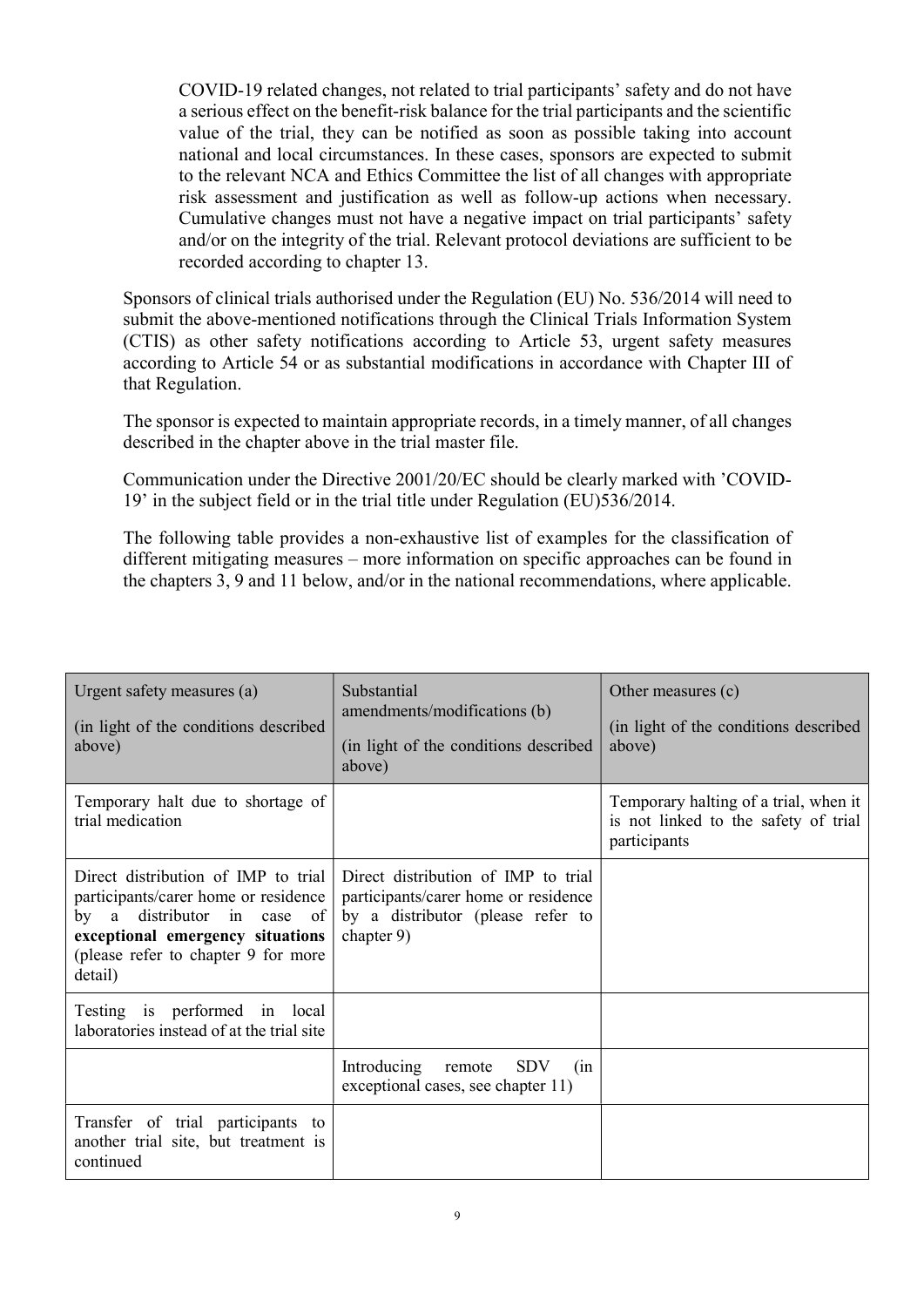| Temporary de-activation of the trial<br>site with discontinuation of treatment                                                                                              |                                                            |                                                                                                         |
|-----------------------------------------------------------------------------------------------------------------------------------------------------------------------------|------------------------------------------------------------|---------------------------------------------------------------------------------------------------------|
|                                                                                                                                                                             | Changes to the as per protocol<br>informed consent process |                                                                                                         |
| Opening of new trial sites or<br>relocation to existing trial sites to<br>accommodate for the transfer of<br>existing trial participants in case of<br>emergency situations |                                                            |                                                                                                         |
|                                                                                                                                                                             |                                                            | Supplying trial participants with<br>larger amounts of IMP under the<br>supervision of the investigator |

# 7. AGREEMENT WITH AND COMMUNICATION BETWEEN SPONSORS, TRIAL SITES AND TRIAL PARTICIPANTS

Changes to trial conduct initiated by the sponsor should be agreed with and communicated clearly to investigators. To support implementation by sites, it is important that changes and local implications are made clear, e.g. by marking changed documents with track changes or providing summary of changes. Agreements may be documented as e-mail exchange.

Vice versa, investigators may initiate changes to trial conduct as urgent safety measures. These should be reported as soon as possible by the investigator to the sponsor as well as by the latter to the competent authorities and ethics committees, in line with the principles described in chapter 6.

In addition, trial participants should be informed by the investigator, in a timely manner, about changes in the conduct of the clinical trial relevant to them (e.g. cancellation of visits, change in laboratory testing, delivery of IMP).

#### 8. CHANGES TO INFORMED CONSENT

Unless linked to the implementation of urgent safety measures, changes in informed consent procedures will need to be reviewed and approved by the relevant ethics committee in advance.

The informed consent procedure in all trials needs to remain compliant with the trial protocol as well as with EU and national legal framework. It is acknowledged that national provisions and approaches differ.

Sponsors should be mindful of the current pressure on the medical profession and should carefully assess the pertinence of enrolling new trial participants in ongoing clinical trials. Absolute priority should be given to clinical trials for the prevention or treatment of COVID-19 and COVID-19-related illnesses, or trials on serious diseases with no satisfactory treatment option. In case a sponsor plans to initiate a trial aiming to test new treatments for COVID-19, advice should be sought on alternative procedures to obtain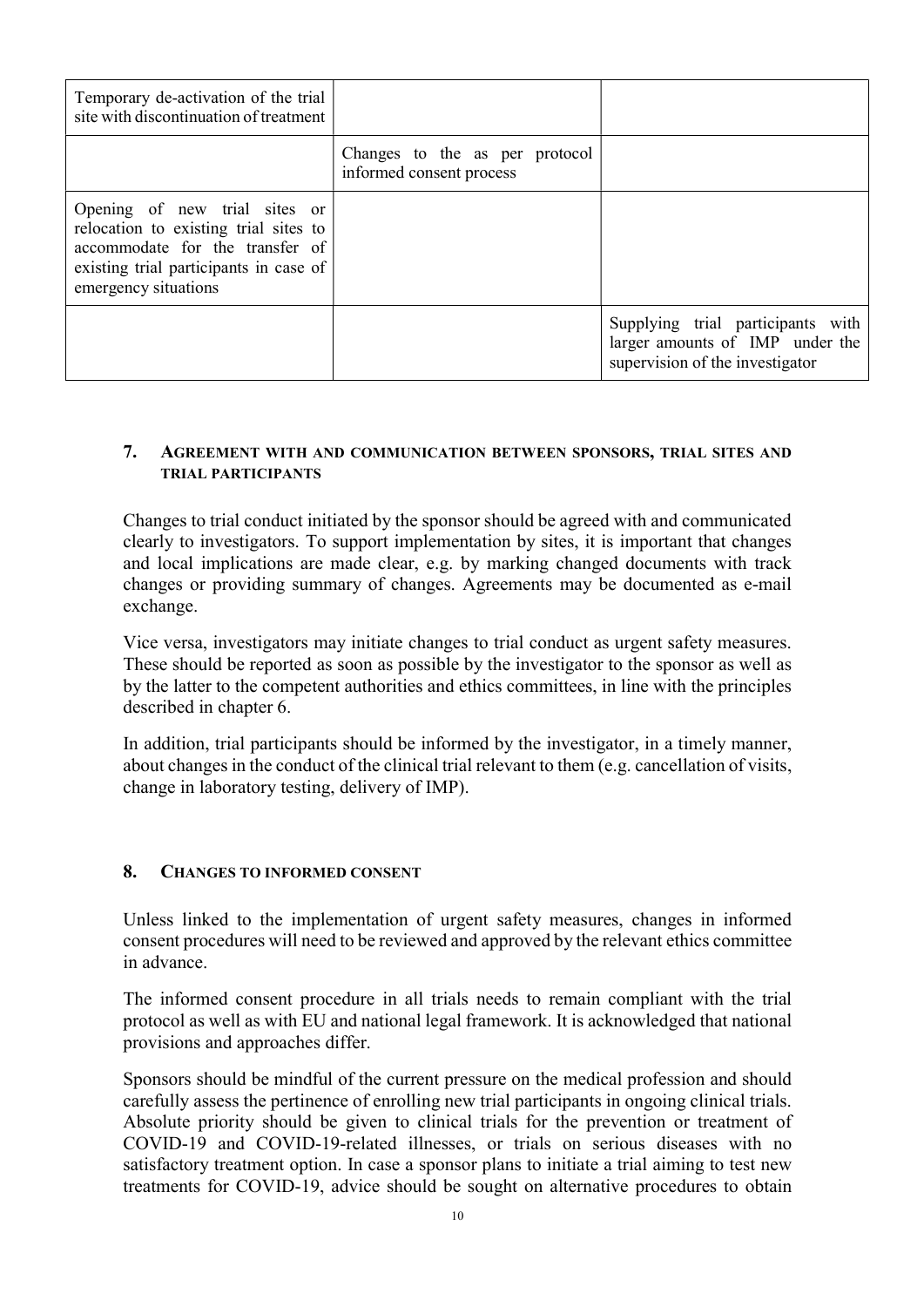informed consent, in case the physical consent cannot leave the isolation room, and therefore is not appropriate as trial documentation.

However, the following specific aspects should be taken into account with trials involving COVID-19 patients:

- If written consent by the trial participant is not possible (for example because of physical isolation due to COVID-19 infection), consent could be given orally by the trial participant (Art 2(j) of Directive 2001/20/EC and Article 29.1 of Regulation (EU) No. 536/2014) in the presence of an impartial witness. In such cases, the witness is required to sign and date the informed consent form and the investigator is expected to record how the impartial witness was selected.
- In addition, it could be considered that the trial participant and the person obtaining consent sign and date separate informed consent forms.

In either case, all relevant records should be archived in the investigator's site master file. A correctly signed and dated informed consent form should be obtained from the trial participant later, as soon as possible.

- Where potential COVID-19 trial participants are incapacitated adults not able to give informed legal consent due to the severity of their medical condition, or when minors are included, consent has to be obtained from the legal representative(s) according to Articles 4 and 5 of Directive 2001/20/EC or Articles 31 and 32 of Regulation (EU) No. 536/2014 or according to national rules.
- In case of acute life-threatening situations, where it is not possible within the therapeutic window to obtain prior informed consent from the trial participant (or her/his legal representatives(s)), informed consent will need to be acquired later, when this is allowed by national legislation. In these cases, the investigator is expected to record why it was not possible to obtain consent from the trial participant prior to enrolment. The procedure for trials authorised under the Regulation (EU) No. 536/2014 needs to be compliant with Article 35 of the Regulation.

There may be a need to re-consent already included trial participants. However, it should be avoided that trial participants visit trial sites for the sole purpose of obtaining re-consent. If re-consent is necessary for the implementation of new urgent changes in trial conduct (mainly expected for reasons related to COVID-19 or important safety issues for other trials), alternative ways of obtaining such re-consent should be considered during the pandemic. These could comprise contacting the trial participants via phone or video-calls and obtaining oral consents, to be documented in the trial participants' medical records, supplemented with e-mail confirmation. Approved updated patient information sheet and consent form should be provided to trial participants by the investigator by e-mail, mail or courier before re-consent is obtained. Any consent obtained this way should be documented and confirmed by way of normal consent procedures at the earliest opportunity when the trial participants are back at the regular sites.

Any validated and secure electronic system already used in the trial in the particular member state for obtaining informed consent can be used as per usual practice and if in compliance with national legislation.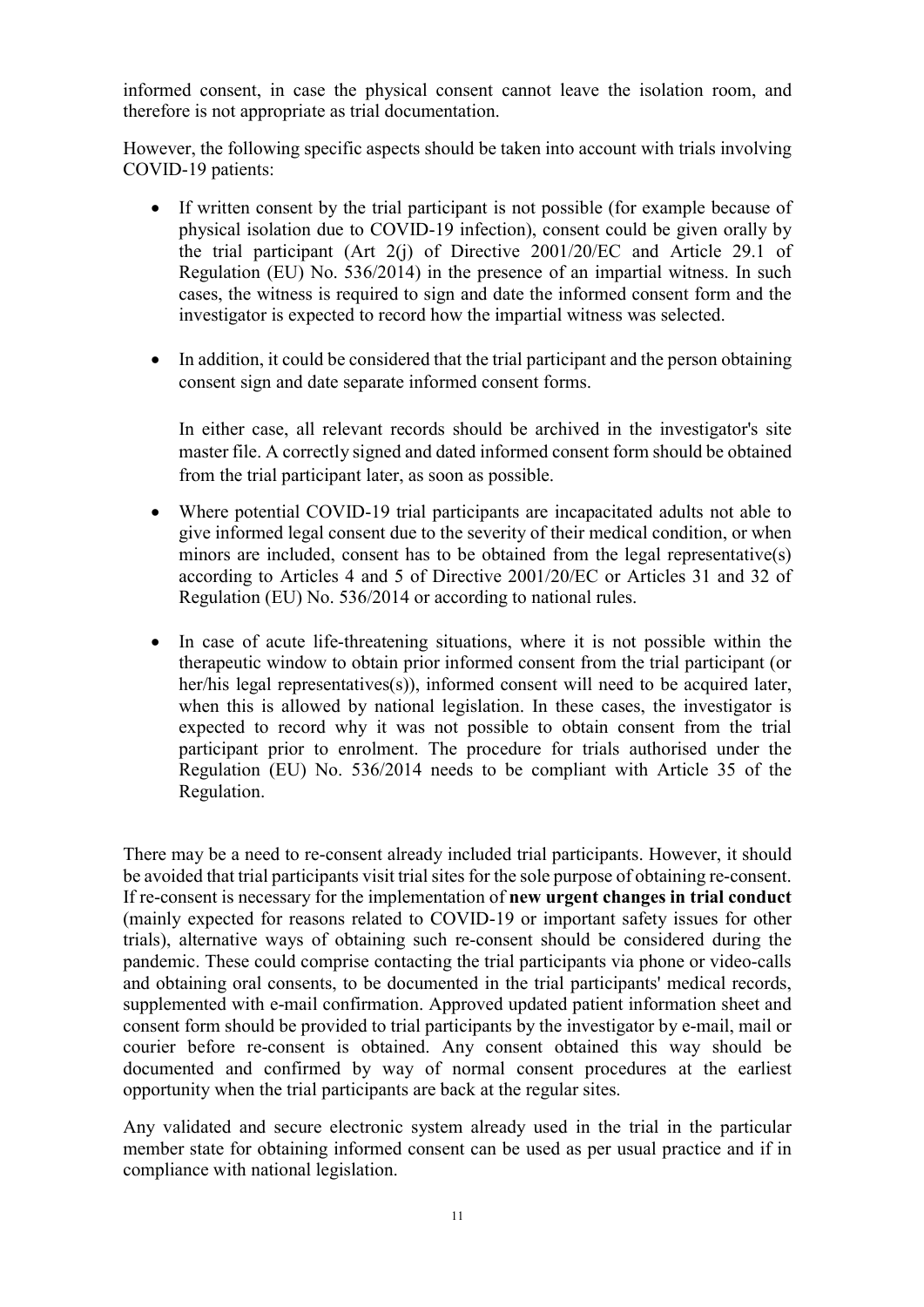## 9. CHANGES IN THE DISTRIBUTION OF THE INVESTIGATIONAL MEDICINAL PRODUCTS

The recommendations in this section of the guidance also apply to "non-investigational medicinal products" (NIMP), auxiliary medicinal products (AxMPs) and other products or devices normally provided to the trial participants during on-site trial visits, as defined in the protocol.

Changes in the distribution of the investigational medicinal products (IMP) may be necessary to prevent avoidable visits to sites and to provide the trial participants with needed treatments. Sponsors must assess the risks relating to the product and consider any alternative shipping and storage arrangements.

Such measures raise various practical considerations, including whether the IMP is appropriate for administration and general storage at the trial participant's home, how the stability of the product will be maintained during transit (especially for a cold chain product), how safe custody of products will be ensured and how IMP accountability and the evaluation of compliance to treatment (as defined in the protocol) will be managed.

The overriding objective of all changes in distribution is to provide trial participants with the IMP as needed according to the trial protocol and to avoid treatment interruptions, in order to maintain a positive benefit-risk balance and to protect the rights, safety and wellbeing of trial participants as well as the integrity of the data collected during the clinical trial. The continuation of treatment should be under adequate supervision of the responsible investigator.

Changes in distribution of IMP may include the following:

- Provided that such measures do not create shortages of marketed medicinal products:
	- o Larger amounts of IMP than normally foreseen can be provided to the trial participant. This is to sustain the trial participant for a longer period and thereby avoid non-critical visits by the trial participant to the investigator site.
	- o It is recommended for all IMPs and non-IMPs in clinical trials that appropriate stock is maintained to ensure treatment in case of distribution failure.
- In case of urgent shortage of IMP at some sites or transfer of trial participants from one clinical trial site to another site, there might be a need to potentially redistribute the IMP between sites in accordance with GMP annex 13 (section 47) or the Regulation (EU) No. 536/2014. This should only be considered in cases where a direct distribution of the IMP to a trial site by the usual distributor is not possible or in the exceptional circumstance where a trial participant is transferred from one site to another. Sponsors should assess whether sites can handle and control such a re-distribution process, especially in case of restricted conditions for storage such as the need for specific conditions other than room temperature (e.g.  $-20^{\circ}\text{C}$ ,  $+2$ -8°C).
- Re-distribution should follow a written procedure established in cooperation with the Qualified Person or the person responsible for distribution of the IMP, and sites should be provided with enough information to ensure that the process can be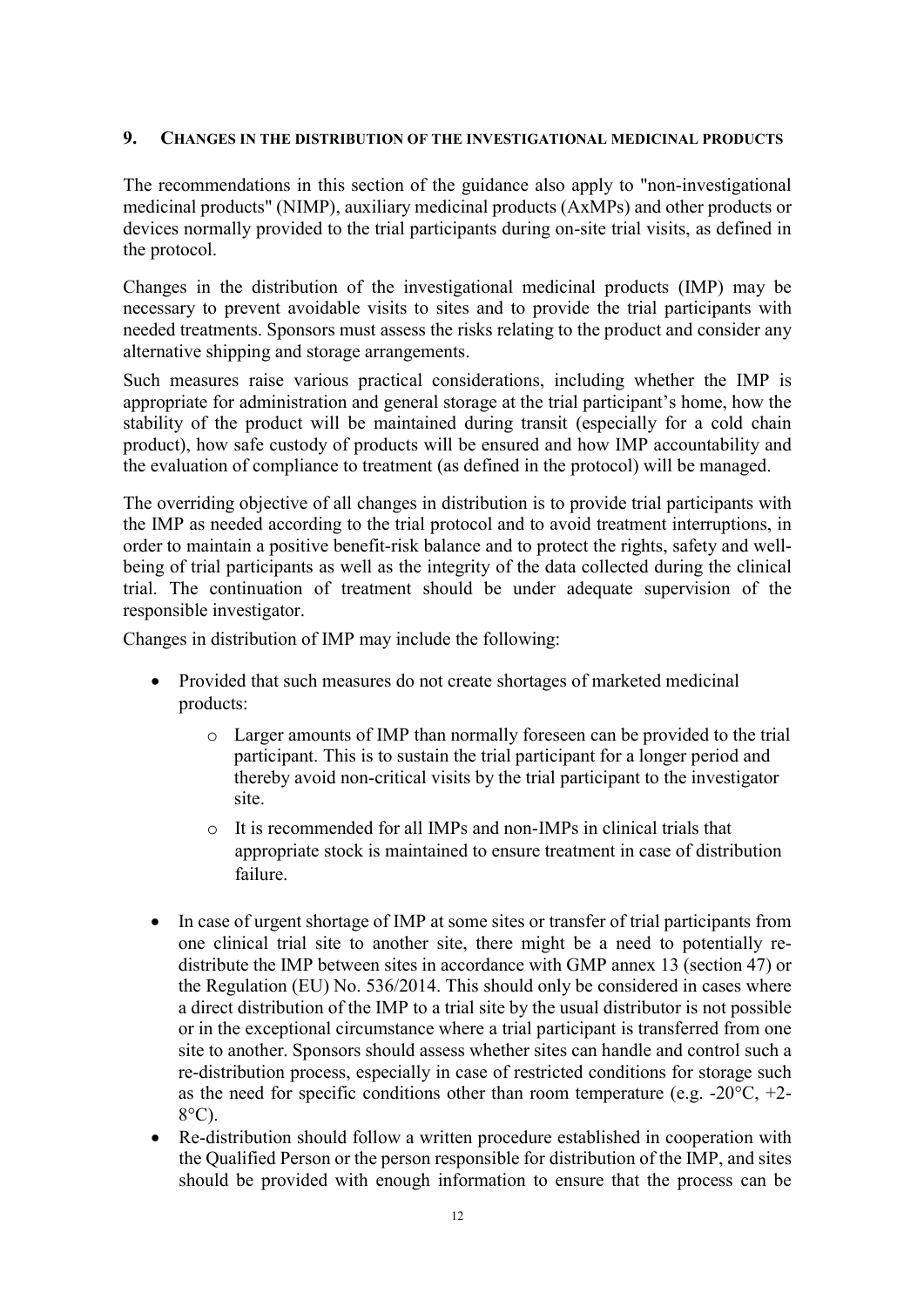performed securely. Appropriate associated records should be included in the transfer and retained. Adequate documentation of the transfer needs to be included in the investigators' and the sponsor's trial master file.

- In line with the reduction of physical site visits, we foresee that there will be a need for delivery of the IMP directly to trial participants' homes during the COVID-19 pandemic to avoid that the trial participant has to reach the site with the consequent risk of spreading/acquiring infection. The following should be considered for the direct shipment of IMP to trial participants:
	- o It should also be determined whether further education or training of the trial participants will be necessary for IMP receipt, handling and selfadministration. Written information on the dose regimen needs to be provided to trial participants along with contact information to site for any questions they may have. The same contact should be used for trial participant to inform the investigator if there is any damage to the IMP packaging, containers or the IMP itself.
	- $\circ$  The delivery should be done from trial sites (hospital pharmacies as applicable) to trial participants. The sponsor should bear the cost of the shipment and should provide logistical assistance to the trial site if needed, for instance for the selection of an appropriate courier or transporter.
	- o If, due to the COVID-19 pandemic, a trial site is not able to handle the additional burden of IMP shipment to trial participants, the IMP may as an exception be shipped to the trial participants by a distributor<sup>13</sup> independent from and acting on behalf of the sponsor in line with national law or temporary national emergency measures<sup> $14$ </sup>. The following then applies:
		- IMP shipment to the trial participants should be described in a contract between the sponsor and the distributor. The contract should identify all involved investigators/ trial sites. The contract should set out what documents or other materials are permitted to be supplied to the site. The contract and procedures involved should be documented in the sponsor trial master file.
		- The IMP may only be dispatched to trial participants after agreement with the investigator and on the basis of the investigator's prescription. The agreement and the procedure should be recorded in the investigator site file;
		- The investigator should explain the process to the trial participant or carer orally and should obtain her/his oral consent before agreeing with the sponsor, including for the investigator to provide the trial participant's name, address and contact details (phone and or e-mail) to the distributor. When possible, consent should be confirmed in writing by e-mail, mail or letter sent via a courier. The oral or written consent should be documented in the trial participant's medical records;

 $\overline{a}$ <sup>13</sup>A distributor is a third party located in the EU/EEA contracted by the sponsor to store the IMP and distribute it to the trial sites and, in the current exceptional circumstances, to the home of the trial participant.

<sup>&</sup>lt;sup>14</sup>The provision of IMP directly from an independent distributor to participants under specific conditions was shared with the health ministers and no concern was raised in the videoconference of Ministers of Health of 27 April 2020.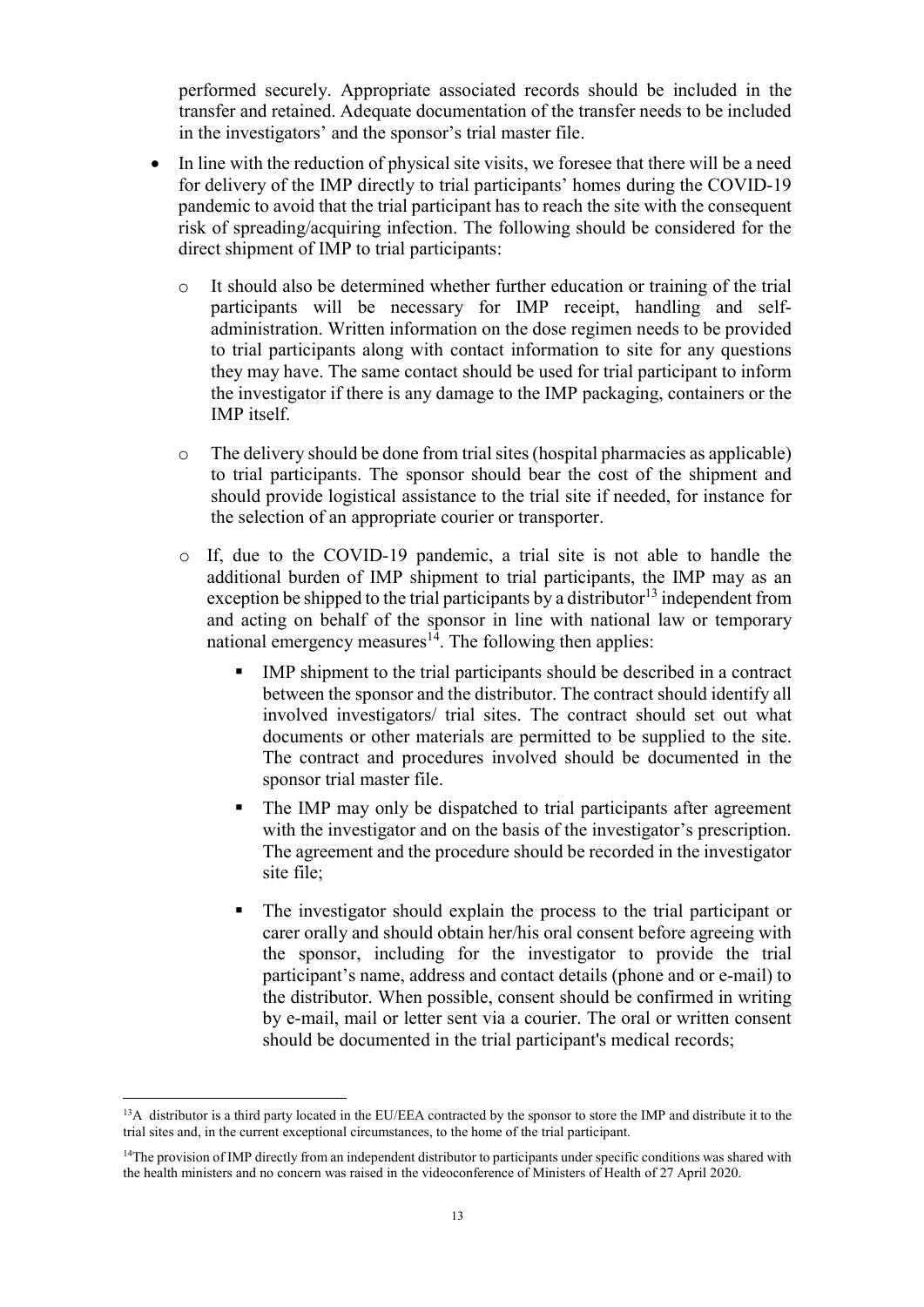- The distributor should not store the personal data of the trial participant for a longer period than is required for the purpose of dispatching the IMP (should be destroyed as soon as no longer needed and in no case longer that the duration of the public health crisis) and should only use this information for the purpose of making the IMP deliveries during the period of the pandemic. It should not be used for any other purpose or disclosed to a third party for another purpose, other than monitors, auditors or inspectors verifying the conduct of the trial. This should be set out in the contract between the sponsor and distributor.
- The trial participants' names, address and contact details should never be provided to the sponsor, and the distributor should not have access to the trial participants' health information.
- o The organisational measures agreed between the sponsor and the contracted distributor should protect blinding and ensure compliance with the randomisation.
- o Dedicated couriers should be contracted for IMP shipment with procedures in place. These procedures should ensure timely delivery directly to the trial participant or her/his designated caregiver to avoid that e.g. the IMP is handed over to the neighbour etc. The investigator should receive confirmation of all deliveries by the courier and confirm the receipt with the trial participant/caregiver by e.g. phone-call or e-mail. The investigator is responsible for proper IMP administration.
- o The shipment should be done under conditions that safeguard the integrity of the IMP, whether physically or with regards to temperature. Temperature records should be maintained during shipment for temperature-sensitive products. The investigator should be immediately informed in case the temperature departs from the specified conditions and should advise the trial participant at the earliest on the possibility to use or not the IMP, after consultation with the sponsor.
- o The courier should be informed of, and commit to, the shipment conditions (in particular regarding temperature) and maximum duration.
- o Procedures for the accountability of the IMP must be in place (among others for compliance monitoring). Accountability of the IMP should be maintained. Clear records of shipment from the trial site or from the distributor should be kept in the investigator site file, itemising the medication being delivered and the quantity involved. Documentation of receipt by the trial participant should be kept. Participants should retain unused IMP and containers and return them to the investigator when they next have a visit to the investigator site

Changes in IMP distribution are often associated with additional changes (e.g. in the visits schedule per protocol or replacement of physical visits with virtual ones).

Such changes need to be communicated to regulatory bodies as described in section 6.

Importantly, risk proportionate labelling requirements for authorised IMPs and AxMPs are established in Article 67 of the Clinical Trials Regulation.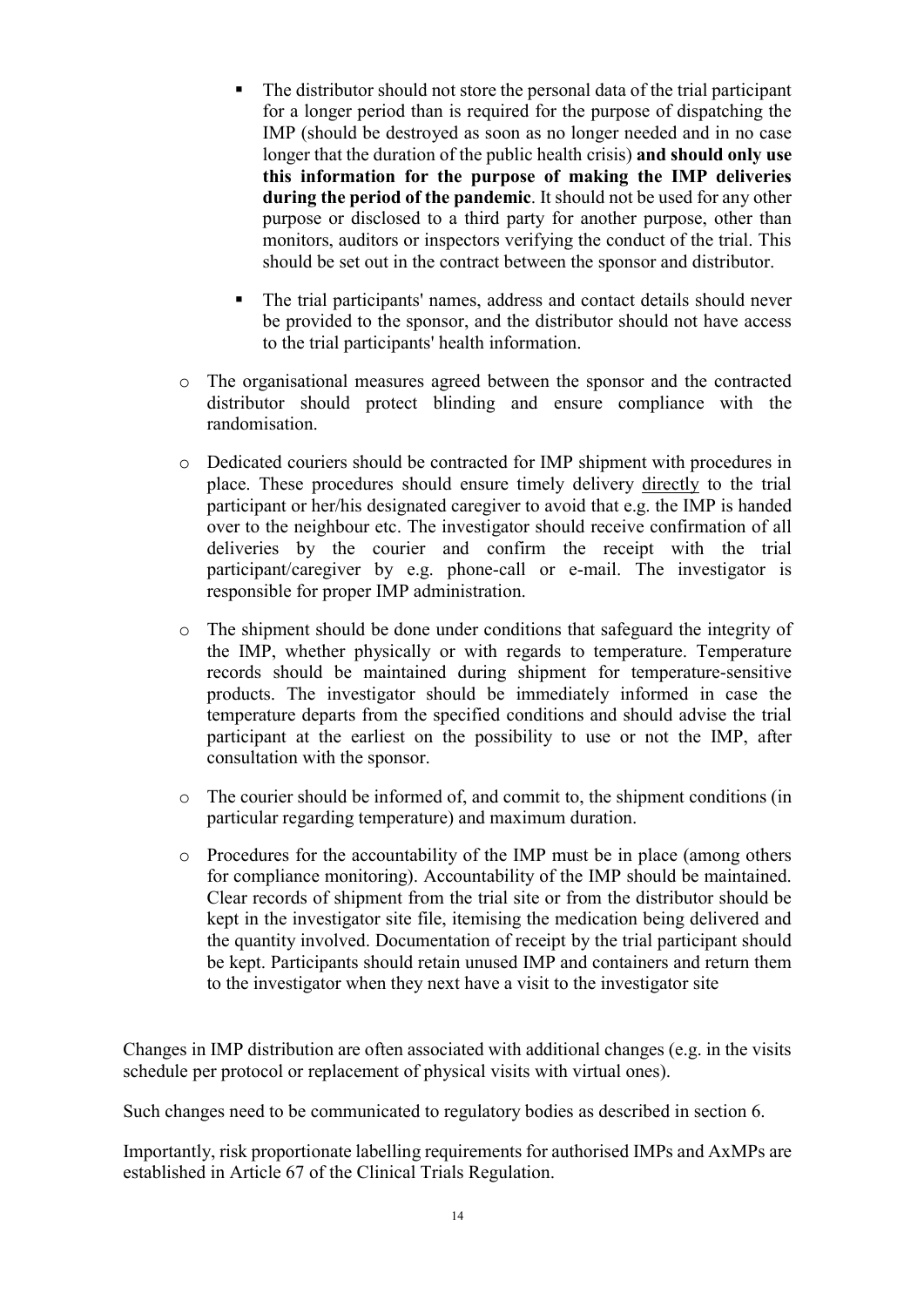#### 10. CHANGES IN THE DISTRIBUTION OF IN VITRO DIAGNOSTIC AND MEDICAL DEVICES

It is important to ensure the availability of those *in vitro* diagnostic devices and medical devices, which are essential for the conduct of the clinical trial (e.g. to allow enrolment, monitoring trial participants' safety and treatment efficacy, providing data for trial endpoints). Therefore, it is recommended that appropriate stock of these devices is maintained in case of distribution failure, if this can be done without posing any risk to the treatment of patients outside of the clinical trial under standard medical care. In addition, changes in the distribution of these devices between trial sites may be necessary.

## 11. CHANGES TO MONITORING

Certain sponsor oversight responsibilities, such as monitoring and quality assurance activities need to be re-assessed and temporarily, alternative proportionate mechanisms of oversight may be required.

The first priority when considering any change is to protect the rights, safety and wellbeing of trial participants.

As part of the risk assessment outlined in chapter 5, a risk-based approach to monitoring should be taken, focusing on certain sites, certain data points and certain processes that are critical to ensure the rights, safety and well-being of trial participants and the integrity of the trial (and trial data). The sponsor should consider the extent and nature of monitoring that would be eligible in each specific trial under this exceptional situation, and weigh this against the extra burden that introduction of any alternative measures would put on site staff and facilities. The monitoring plan should then be revised in accordance with these considerations, in order to strike an acceptable balance between appropriate oversight and the capacity of the trial site.

Results of adjusted monitoring/review measures and their impact should be reported to the sponsor in monitoring reports and in the clinical study report, where applicable.

It is essential that robust follow-up measures are planned and ready to be implemented when the situation is normalised. This should include increased on-site monitoring for a period that is sufficient to ensure that the impact of the reduced monitoring can be rectified, and problems resolved or properly documented. Data subject to remote source data verification are likely to require re-monitoring, in particular if it was based on pseudonymised documents, which cannot be considered as source documents, and considering that remote monitoring is expected to only have focused on the most critical information.

Adjusting monitoring activities may include a combination of the following:

a) On-site monitoring

Cancelling or postponing of on-site monitoring visits and extending of the period between monitoring visits are likely to be necessary.

To the extent on-site monitoring remains feasible, it should take into account national, local and/or organisational social distancing restrictions, the urgency (e.g. source data verification can often be postponed) and the availability of site staff and should only be performed as agreed with trial sites.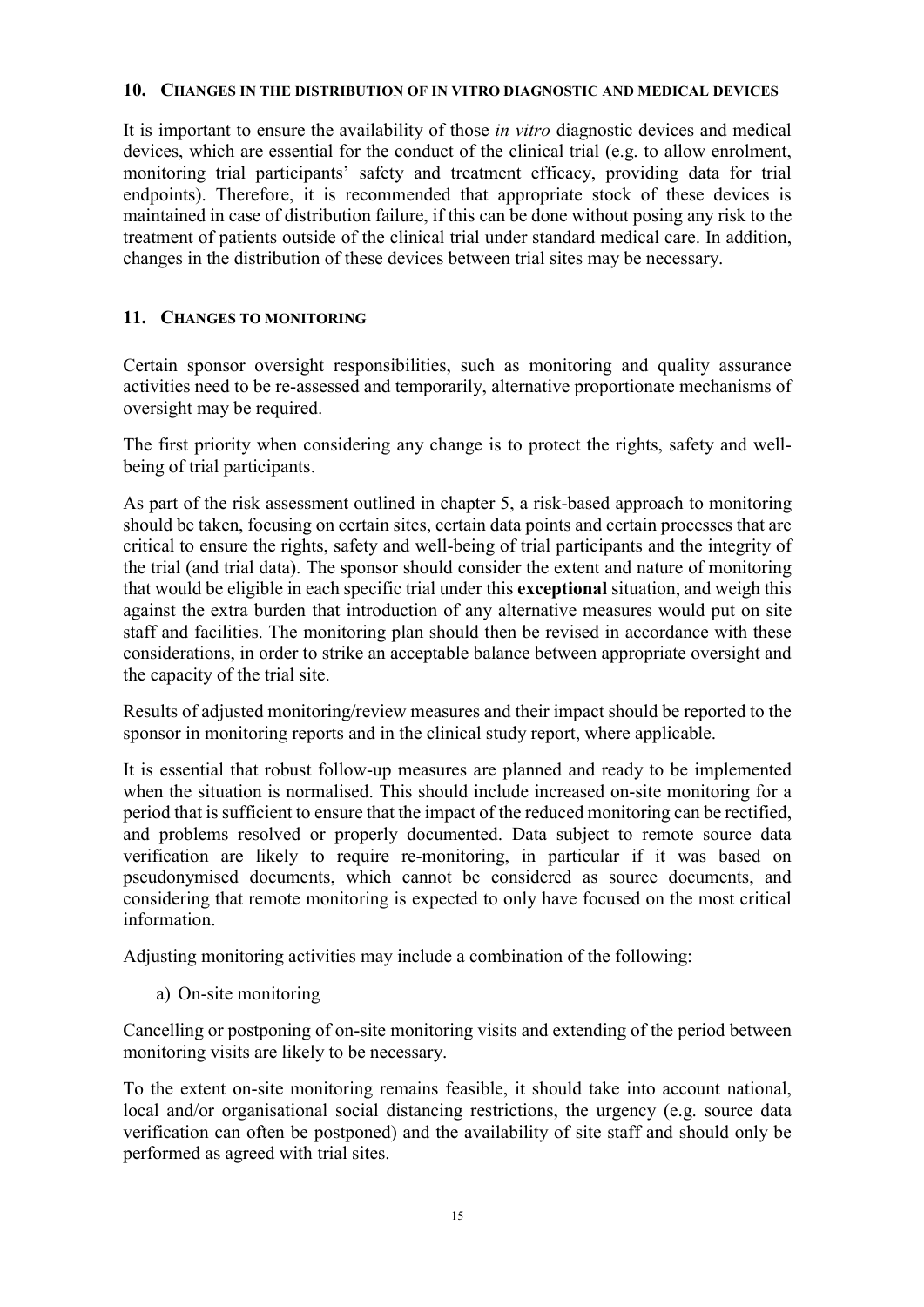Additional measures regarding on-site monitoring may include limited, targeted on-site monitoring identifying higher risk clinical sites, if not already applicable for the trials of concern.

The on-site monitoring plan will need to be adapted and alternative measures (like those outlined in b), c) and d) below) put in place, or relied on to a greater extent if already present.

b) Centralised monitoring and central review of data collected

Centralised monitoring is an established method under ICH GCP E6. 5.18.3 (Addendum). In the context of the pandemic, the role of centralised monitoring has an increasing importance. Centralised monitoring of data acquired by electronic data capture systems (e.g. eCRFs, central laboratory or ECG / imaging data, ePROs etc.) that are in place or could be put in place provides additional monitoring capabilities that can supplement and temporarily replace on-site monitoring through a remote evaluation of ongoing and/or cumulative data collected from trial sites, in a timely manner. Centralised monitoring should not be confused with remote source data verification (see 11.d. below).

c) Off-site monitoring

Additional off-site monitoring activities could include phone calls, video visits, e-mails or other online tools in order to discuss the trial with the investigator and site staff. These activities could be used to get information on the clinical trial progress, to exchange information on the resolution of problems, review of procedures, trial participant status as well as to facilitate remote site selection and investigator training for critical trials.

d) Remote source data verification

In addition to the above mentioned, established methods (11.a-c), and taking into account the continuing nature of the COVID-19 pandemic and the need to ensure the quality of clinical trial data and to protect the rights, safety and well-being of the participants in the EU/EEA, remote source data verification (rSDV) can be justified in clinical trials. Remote SDV can be considered only during the COVID-19 pandemic related public health crisis and when in line with EU and national law (or temporary national emergency measures)<sup>15</sup>. Remote SDV may be considered for trials:

- involving COVID-19 treatment or prevention;
- investigating serious or life-threatening conditions;
- where the absence of SDV for critical data may likely pose unacceptable risks to participants' safety or the reliability/integrity of trial results;
- involving particularly vulnerable participants such as children or those temporarily (e.g. trials in emergency situations) or permanently (e.g. trials in patients with advanced dementia) incapable of giving their informed consent or
- in pivotal trials.

 $\overline{a}$ 

Remote SDV should focus on the quality control of critical data such as primary efficacy data, important safety data. Important secondary efficacy data may be monitored

<sup>&</sup>lt;sup>15</sup> The initial provision for source data verification to take place remotely in the case of trials with (1) COVID-19 treatments and (2) medicines for treatment of serious or life-threatening conditions with no satisfactory treatment option, provided that certain conditions are met to protect trial participants' rights was shared with the health ministers and no concern was raised in the videoconference of Ministers of Health of 27 April 2020. The scope for rSDV was further extended in February, 2021 (v4) due to the prolonged nature of the pandemic.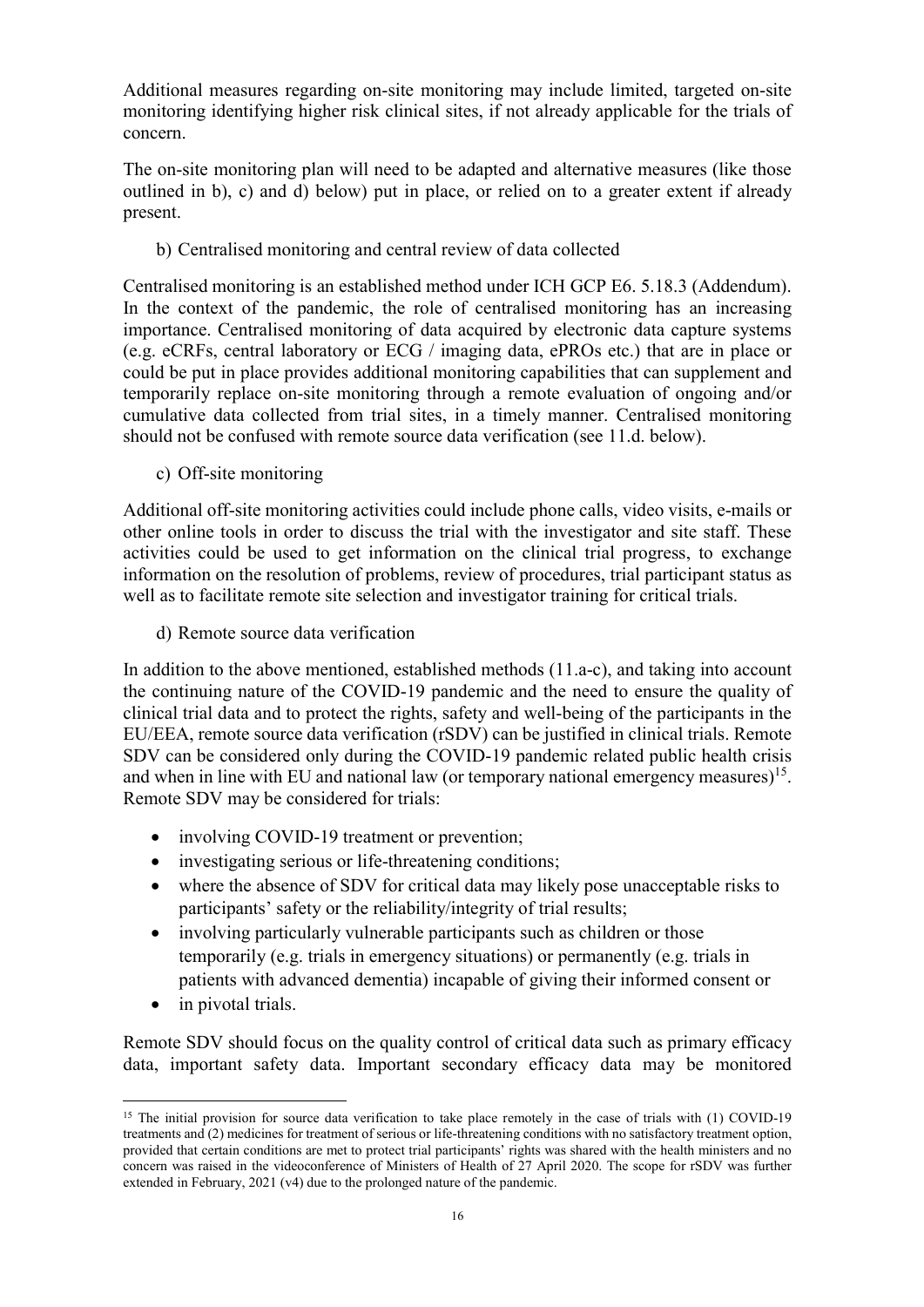simultaneously, provided this does not result in a need to access additional documents and therefore in an increased burden for trial site staff. The sponsor should determine the extent and nature of remote SDV that they consider needed for each trial under this exceptional situation and should carefully weigh it against the extra burden that introduction of any alternative measures would put on site staff and facilities.

In the case of these trials, principal investigators should make their own determination as to whether or not the situation at their clinical site allows any of the following options for remote SDV:

- Sharing pseudonymised copies of trial related source documents with the monitor; this may be done electronically where manageable by the site staff;
- Direct, suitably controlled remote access to trial participants' electronic medical records;
- Video review of medical records with clinical site team support, without sending any copy to the monitor and without the monitor recording images during the review.

For COVID-19 trials starting now, when remote SDV is foreseen, it should be described in the initial protocol application (and informed consent form). In case of ongoing trials introduction of remote source data verification should be submitted, in line with national law or temporary national emergency measures, via a substantial amendment. These provisions should be in line with the principles of necessity and proportionality and in a way that protects trial participants' rights and should not place any disproportionate burden on site staff as determined by the investigator and trial site staff.

Remote SDV can be carried out only in agreement with the investigators who should not be put under undue pressure to accept remote SDV and should always give priority to the care to be given to trial participants and other patients.

Remote SDV should not be carried out if adequate data protection, including data security and protection of personal data even if pseudonymised, is not ensured. Refer to Annex 1 for controls that, where applicable, can protect trial participants' rights while permitting remote SDV.

# 12. CHANGES TO AUDITING

In the current situation, on-site audits should, in general, be avoided or postponed. Audits should only be conducted if permitted under national, local and/or organisational social distancing restrictions. For critical trials, on-site audits as well as remote audits can be considered, after agreement with the investigator and if the audits are assessed as essential, e.g. triggered audits with the purpose of investigating serious deviations from the trial protocol or from the applicable legislation.

#### 13. PROTOCOL DEVIATIONS

The COVID-19 situation is likely to introduce more protocol deviations than normal. It is expected that the sponsor manages such protocol deviations in accordance with their standard procedures. The sponsor should perform an analysis of the number and type of deviations periodically to assess whether a protocol amendment or other modifications are needed. A proportionate approach will be taken by the GCP inspectors when such deviations are reviewed, recognising that the best interest of the trial participants is maintained, and the trial participants are not put at risk.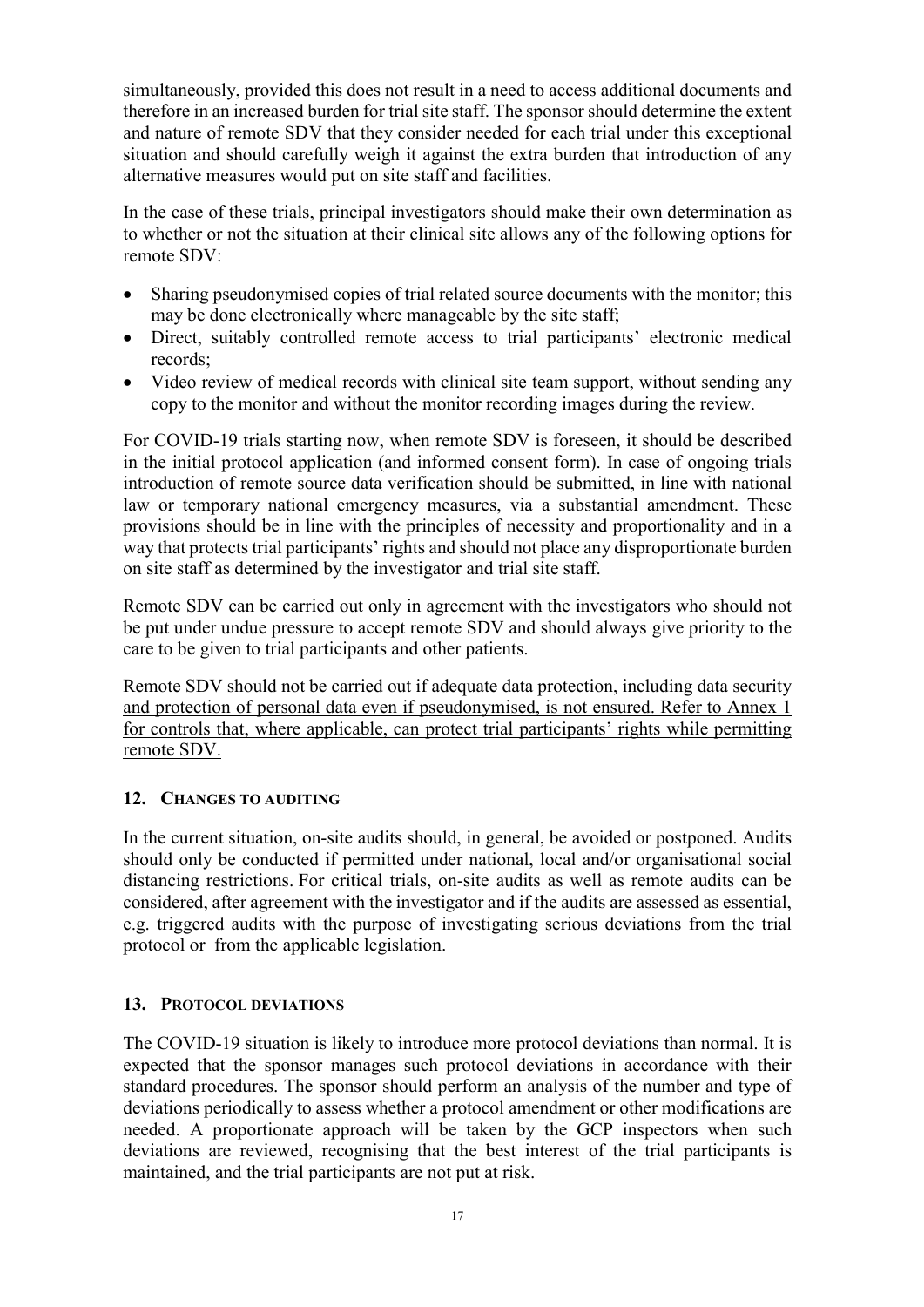An increase in protocol deviations in relation to the COVID-19 situation will not, of itself, trigger the actions required by ICH GCP section 5.20. Such deviations will need to be assessed and reported in the clinical study report, following ICH E3.

Please also refer to the guidance on the implications of Coronavirus disease (COVID-19) on methodological aspects of ongoing clinical trials<sup>5</sup> by the CHMP Biostatistics Working Party, published on 25 March 2020.

A Guideline for the notification of serious breaches of Regulation (EU) No. 536/2014 or the clinical trial protocol<sup>16,17</sup> provides detailed information to support sponsors in the process of identification and reporting of serious breaches.

## 14. REIMBURSEMENT OF EXCEPTIONAL EXPENSES

Taking into account this exceptional situation, the implementation of urgent safety measures may create unplanned expenses. These expenses should be borne by the sponsor, preferably directly. If expenses nevertheless arise which have to be borne initially by the trial participants, these should typically be compensated subsequently by the sponsor via the investigator. If additional financial compensation is provided to sites/investigators (e.g. to cover the cost of using couriers for IMP delivery), this needs to be documented and performed according to national legislation. Handling of reimbursement of such expenses should follow national legislation and/or guidance.

#### 15. INITIATION OF NEW TRIALS AIMING TO TEST NEW TREATMENTS FOR COVID-19

The Member States support the submission of large, multinational trial protocols for the investigation of new treatments for COVID-19 $^{18}$ .

In order to benefit from coordinated national and multi-national assessments with fixed maximum timelines, sponsors of large, multi-national clinical trials for COVID-19 therapeutics or vaccines are encouraged to submit their clinical trial application under the Regulation (EU) No. 536/2014 or consider early transition of their ongoing clinical trial to the Regulation (EU) No. 536/2014. Importantly, Member States concerned need to organise the scientific and ethics assessments of the applications internally and notify the sponsor of their single decision on each application. Applications for multinational COVID-19 therapeutic trials submitted in CTIS can be considered for fast-tracked assessment within the EU4Health joint action 'CT-CURE'<sup>19</sup>.

The developers of medicines or vaccines are invited to contact EMA as soon as possible using the e-mail address 2019-nCoV@ema.europa.eu (or following relevant updated indications on the EMA web portal) for advice on the main aspects of clinical trials and clinical trial protocols submitted or intended to be submitted in a clinical trial application by developers. EMA provides a full fee waiver and a fast-track procedure for such scientific

 $\overline{a}$ 

<sup>&</sup>lt;sup>16</sup> Guideline on reporting serious breaches (europa.eu)

<sup>&</sup>lt;sup>17</sup> 2014-clinical-trial-protocol\_en.docx (live.com)

<sup>18</sup>https://www.ema.europa.eu/en/news/call-pool-research-resources-large-multi-centre-multi-arm-clinical-trialsgenerate-sound-evidence

<sup>19</sup> https://ec.europa.eu/health/events/joint-action-support-coordinated-and-expedited-assessment-clinical-trials-covid-19-therapeutics en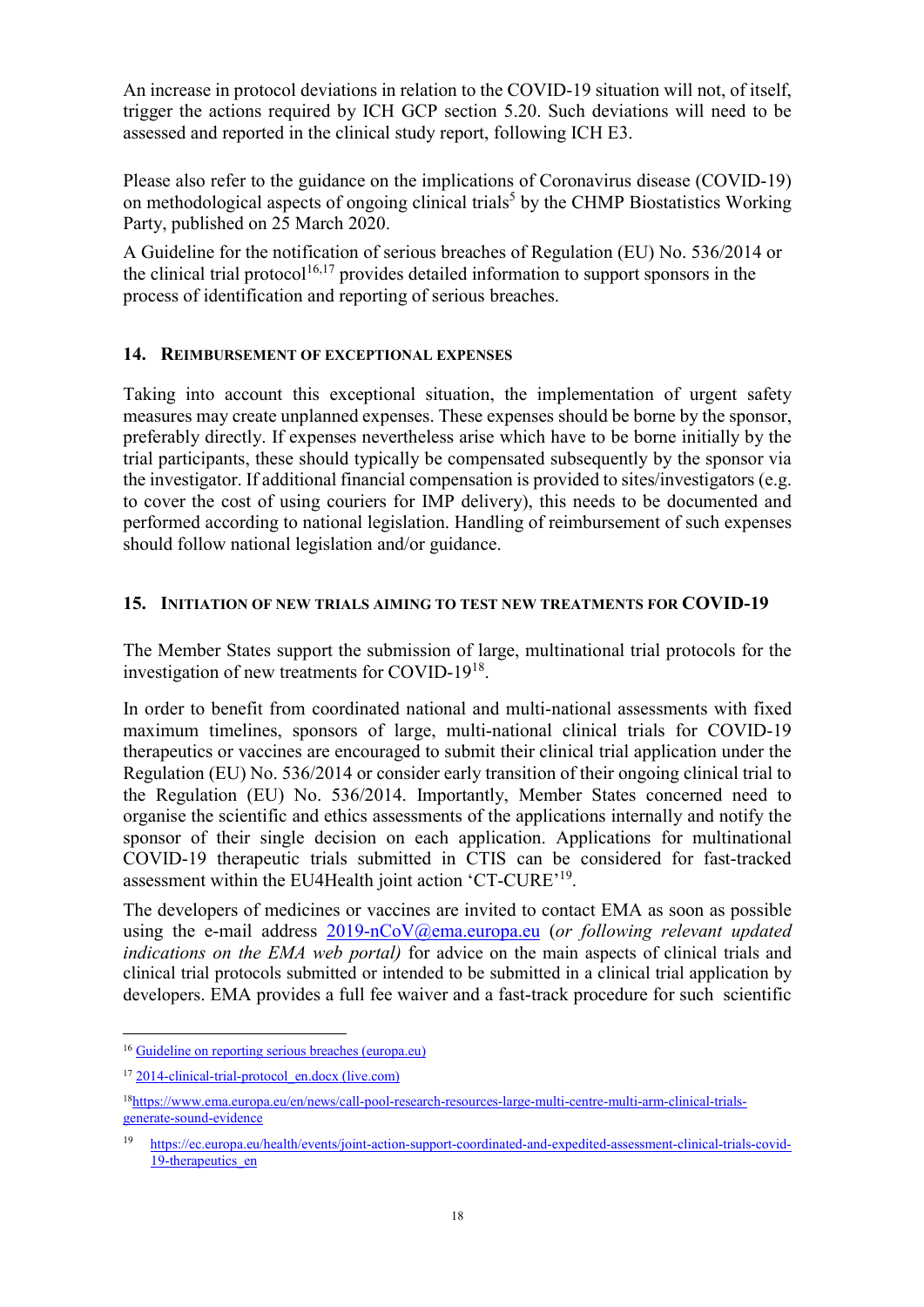advice $2^0$ , on clinical trials of medicinal products that have the potential to address the public health emergency. This centralised expedited scientific advice is provided by the Emergency Task Force of EMA with the involvement of clinical trials experts from Member States<sup>21</sup>.

 $\overline{a}$ 

<sup>&</sup>lt;sup>20</sup> https://www.ema.europa.eu/en/news/covid-19-developers-medicines-vaccines-benefit-free-scientific-advice

<sup>21</sup> https://eur-lex.europa.eu/legal-content/EN/TXT/?uri=CELEX:52020PC0725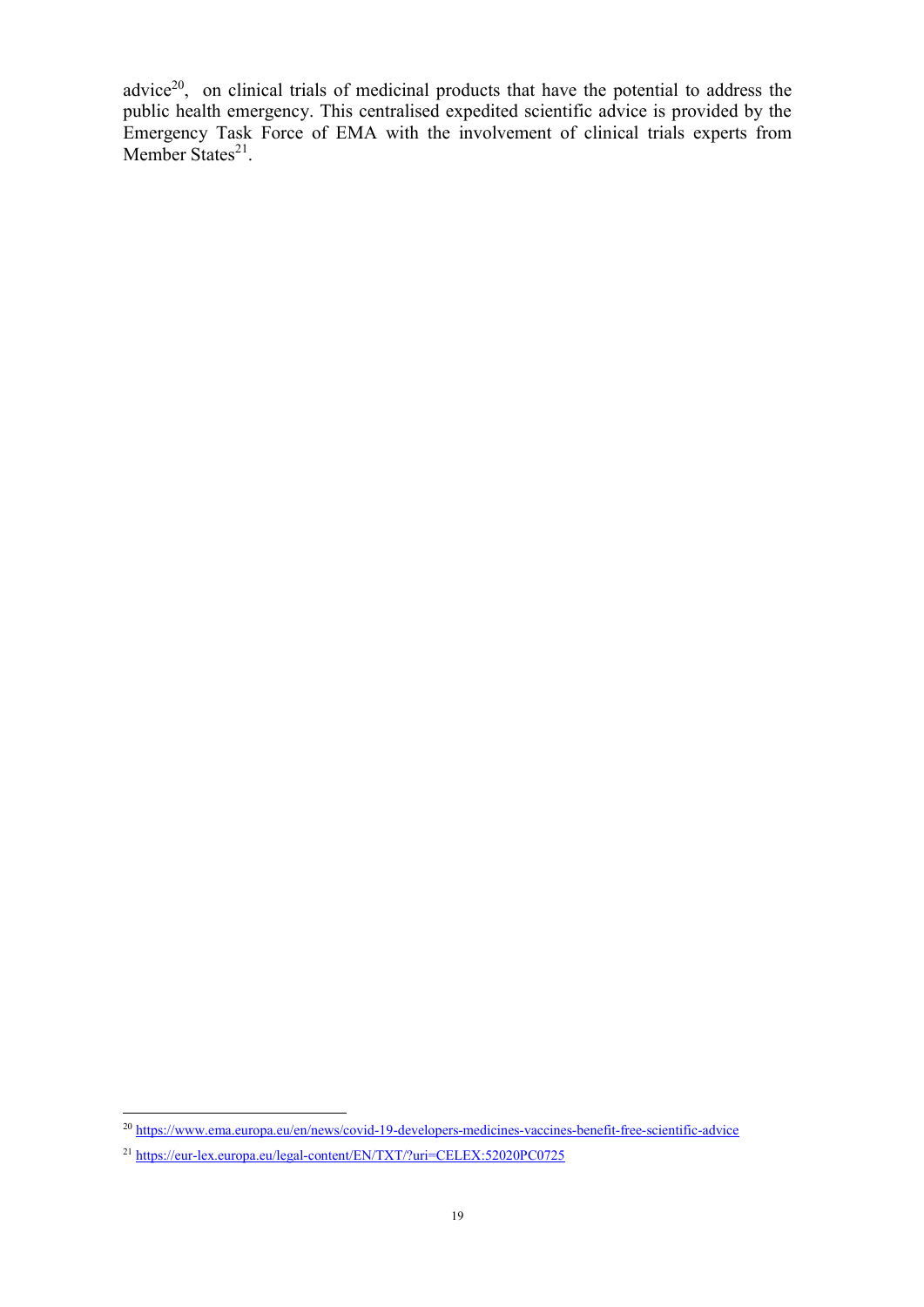## Annex 1: Protection of trial participants' rights during remote source data verification

The implementation of the following controls can help to appropriately protect trial participants' rights while permitting remote source data verification (SDV). Remote SDV should follow the principles laid out it Section 11.d.

- The principal investigator (PI)/PI's institution and the sponsor may be jointly responsible as controllers for ensuring information is safeguarded<sup>22</sup>. Remote SDV of medical records of EU/EEA trial participants may generally take place from a (remote) monitoring location within EU/EEA. In case the data are transferred/processed outside the EU/EEA, one of the transfer tools under the General Data Protection Regulation  $(GDPR)^{23}$  needs to be in place; in practice, unless an adequacy decision adopted by the European Commission applies, it should be contractually ensured that a level of data protection essentially equivalent to Union data protection legislation will be applied.
- A documented risk assessment should be performed to establish the risk to the trial participants and to the trial if SDV cannot be performed in the near future. Critical data for which SDV needs to be performed should be identified by the sponsor in a monitoring plan and should be focused on primary efficacy data and important secondary efficacy data if they are documented on the same source document and important safety data. It is important to ensure that only the data that is necessary for this purpose is accessed.
- The sponsor should consult with their data protection officer (DPO) and with the PI at each site to establish whether remote SDV would be allowed, feasible and manageable for this site and what the practicalities could be.
- If the PI/PI's institution, in consultation with their DPO, confirms their agreement to the conduct of remote SDV in writing, a substantial amendment should be submitted to the Ethics Committee and/or NCA where required before proceeding, with a justification of the urgency of the remote SDV and their risk assessment.
- Site staff and monitors should be trained on the remote SDV process.
- Site staff should inform each trial participant or designated legal representative and ensure that they do not object to the remote review of their records for trial purposes and document this process in the trial participant's medical records.If a trial participant objects to remote review of their records, no remote SDV will occur for that trial participant.
- Performance of remote SDV by the monitor may only occur in locations that prevent viewing by any unauthorised person, through a secure internet connection and on a computer appropriately protected against unauthorised access to the data.

 $\overline{a}$ <sup>22</sup> See also European Data Protection Board Guidelines 07/2020 on the concepts of controller and processor in the GDPR – version for public consultation, p. 21-22.

<sup>23</sup> Regulation (EU) 2016/679, OJ L 119 4.5.2016, p. 1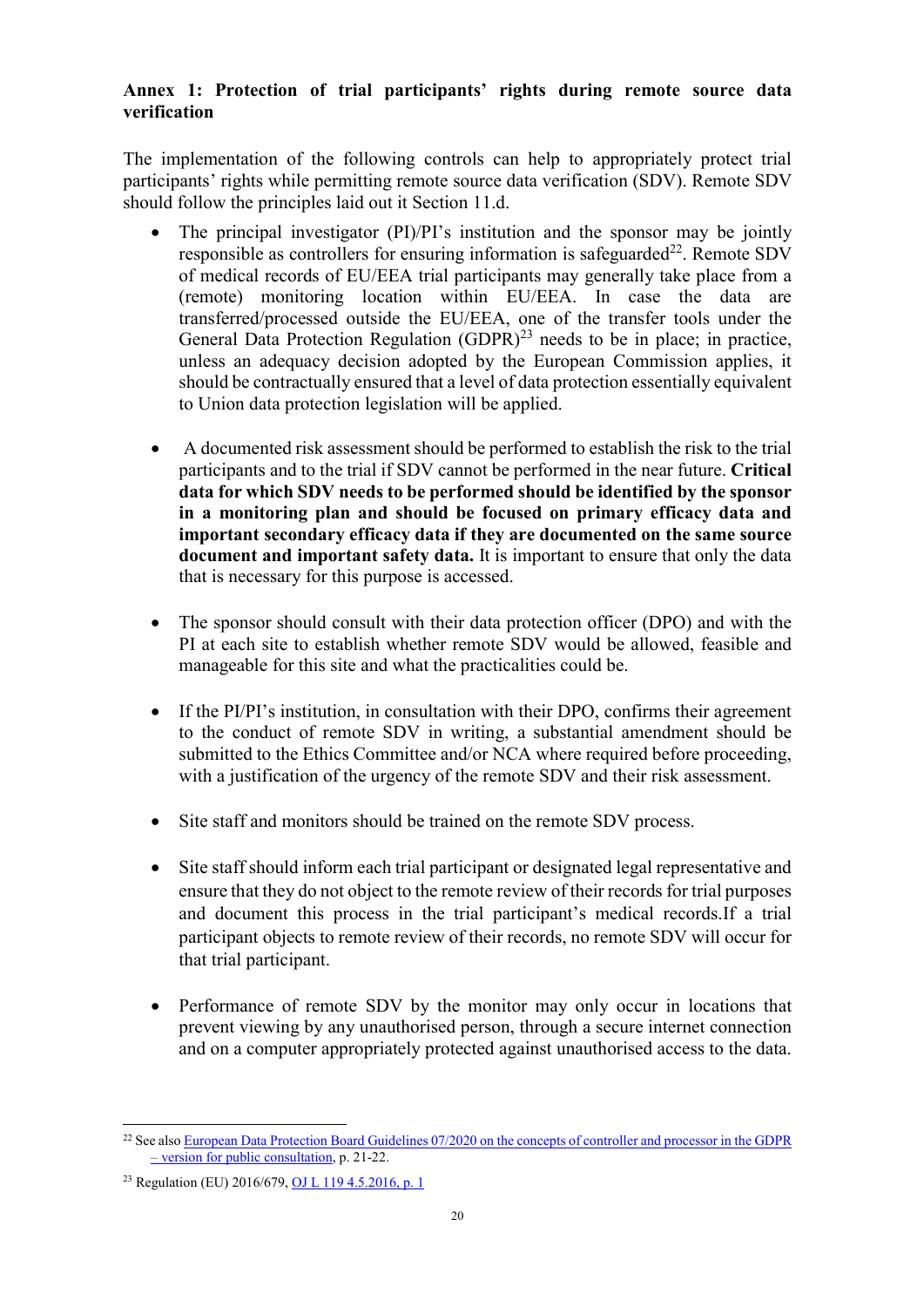- Monitors should sign a written confidentiality agreement committing to securely destroy any copy of redacted documents, whether paper or electronic, as soon as they have been used for source data verification and committing not to make any copy (or recording in the case of video access) of any non-pseudonymised document.
- If the agreed remote SDV process involves redaction by the site staff (pseudonymisation) of source records:
	- o The monitor should provide a written request to the site for the specific participant's specific trial records required for SDV.
	- o Site staff should create copies of the requested trial participant's records, redact (i.e. pseudonymise and mask any unnecessary private information unrelated to the trial) the copies, identify them with the trial participant identification code in the trial, have a second person perform and document a quality control to ensure that all identifying information has been redacted and is no longer readable, and make the pseudonymised copies available to the monitor using a secure mechanism. The redacted copies should be kept in the investigator's site master file with records of their communication to the monitor.
	- o The monitor should access the records securely, complete the monitoring task, securely destroy any copy made locally and provide a certificate of destruction to the trial site.
	- o Once on-site monitoring visits are again feasible, the monitor should verify at the earliest opportunity that the provided pseudonymised (coded) data are indeed data related to the trial participant with the provided code.
- If the agreed remote SDV process involves a video review of records:
	- $\circ$  The quality of the video should be adequate to enable reading, without risk of confusion between similar characters, and to avoid a negative impact on the visual health of the monitors.
	- o The video review of documents may include site staff sharing the screen of their computer with the monitor using a secure video conference application hosted on their computer. Videoconferencing solutions where data may be captured on third country servers may not be acceptable.
	- o The video review of documents is likely to necessitate the presence of a member of the trial site staff at all times in order to change the document being viewed or to scroll the document on a computer screen. Sponsors and investigators should be aware of the importance of the burden that such SDV methods may represent for trial sites and hence the review should be restricted to a minimum of critical data in critical trials.
	- o The transmission of the data should be adequately protected against unauthorised third party access.
- If the agreed remote SDV process involves the site providing the monitor remote access to the site electronic medical record (EMR) system:
	- o The monitor should be provided with a secure, read-only access to the EMR system, including all modules relevant for review. This access should be restricted to the records of only those patients who participate in the trial and who did not object against remote access to their medical records as outlined above.